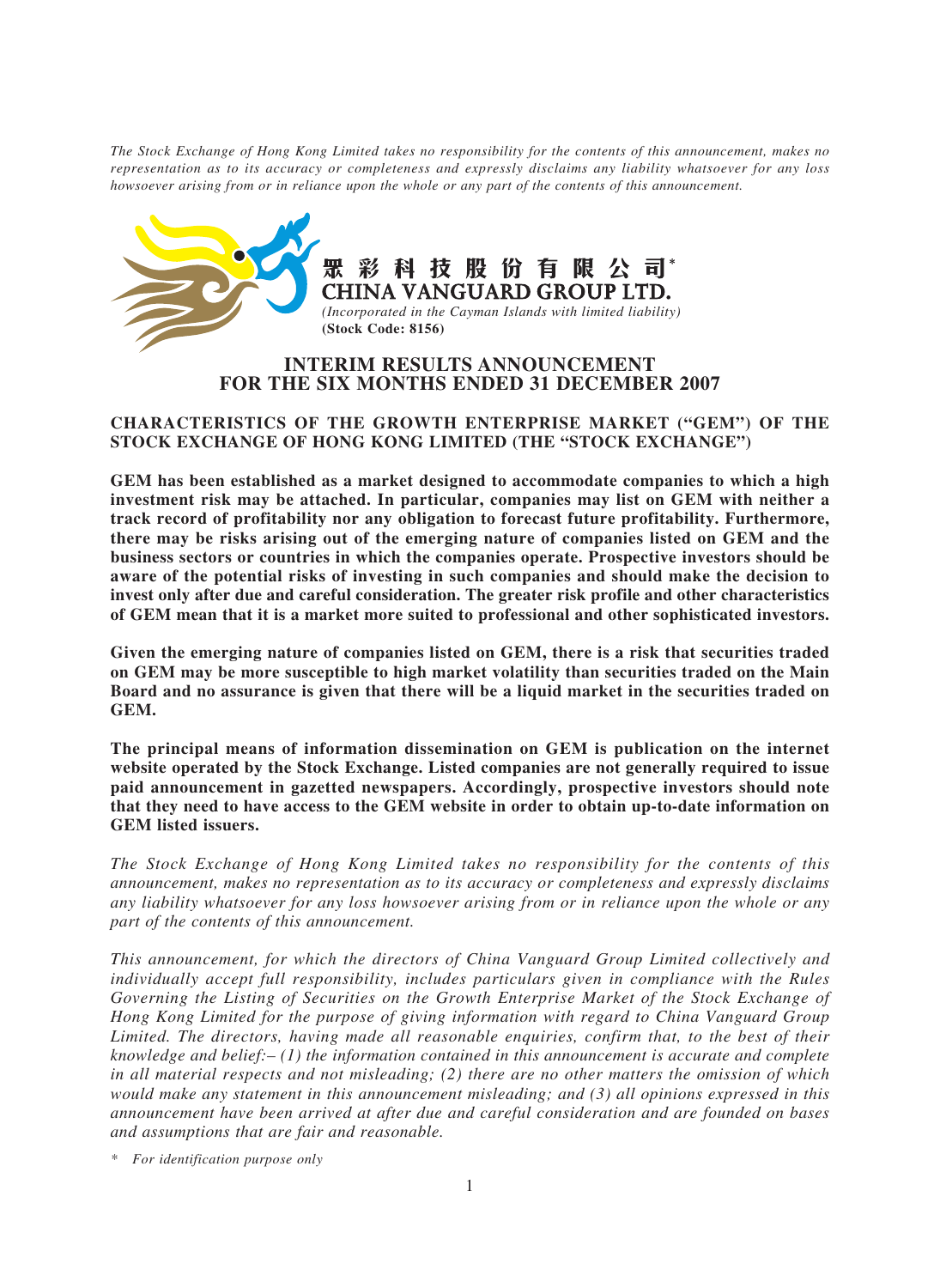## **RESULTS**

The board of directors (the "Board") of China Vanguard Group Limited (the "Company") announces that the unaudited consolidated results of the Company and its subsidiaries (together the "Group") for the three months and six months ended 31 December 2007, together with the comparative unaudited figures for the corresponding period in 2006, are as follows:

# **CONDENSED CONSOLIDATED INCOME STATEMENT**

*For the three months and six months ended 31 December 2007*

|                                                                                             | (Unaudited)<br>Three months ended<br>31 December |                                         |                                              | (Unaudited)<br>Six months ended<br>31 December |                                         |  |
|---------------------------------------------------------------------------------------------|--------------------------------------------------|-----------------------------------------|----------------------------------------------|------------------------------------------------|-----------------------------------------|--|
|                                                                                             | <b>Notes</b>                                     | 2007<br><b>HK\$'000</b>                 | 2006<br>HK\$'000                             | 2007<br><b>HK\$'000</b>                        | 2006<br>HK\$'000                        |  |
| <b>Continuing operations</b><br>Revenue<br>Cost of sales                                    | $\overline{2}$                                   | 34,053<br>(22, 093)                     | 12,442<br>(3,804)                            | 75,136<br>(50, 629)                            | 34,427<br>(23, 332)                     |  |
| Gross profit<br>Other revenue<br>Selling and distribution costs<br>Administrative expenses  |                                                  | 11,960<br>1,377<br>(4,587)<br>(10, 238) | 8,638<br>1,004<br>(370)<br>(45, 809)         | 24,507<br>1,828<br>(7,758)<br>(29, 807)        | 11,095<br>1,622<br>(1,441)<br>(84, 533) |  |
| Loss from continuing operations<br>Finance costs<br>Loss on deemed disposal of a subsidiary | $\overline{4}$                                   | (1,488)<br>(9,864)                      | (36, 537)<br>(3,511)                         | (11,230)<br>(17,713)                           | (73, 257)<br>(4, 113)                   |  |
| of a jointly controlled entity<br>Share of results of an associate                          |                                                  | 6                                       |                                              | (7)<br>17                                      |                                         |  |
| Loss before income tax<br>Income tax expenses                                               | 5                                                | (11, 346)<br>(182)                      | (40,048)<br>(393)                            | (28, 933)<br>(998)                             | (77, 370)<br>(393)                      |  |
| Loss for the period from continuing<br>operations                                           |                                                  | (11,528)                                | (40, 441)                                    | (29, 931)                                      | (77, 763)                               |  |
| <b>Discontinued operations</b><br>Profit for the period from discontinued<br>operations     |                                                  |                                         |                                              |                                                | 29,342                                  |  |
| Loss for the period                                                                         |                                                  | (11, 528)                               | (40, 441)                                    | (29, 931)                                      | (48, 421)                               |  |
| Attributable to:<br>Equity holders of the Company<br>Minority interests                     |                                                  | (11, 784)<br>256                        | (30, 447)<br>(9,994)                         | (31, 233)<br>1,302                             | (26, 924)<br>(21, 497)                  |  |
|                                                                                             |                                                  | (11, 528)                               | (40, 441)                                    | (29, 931)                                      | (48, 421)                               |  |
| Loss per share                                                                              | $\overline{7}$                                   |                                         |                                              |                                                |                                         |  |
| From continuing and discontinued<br>operations:<br><b>Basic</b>                             |                                                  |                                         |                                              | $(1.26)$ cents $(3.25)$ cents $(3.33)$ cents   | $(2.88)$ cents                          |  |
| From continuing operations<br><b>Basic</b>                                                  |                                                  |                                         | $(1.26)$ cents $(3.25)$ cents $(3.33)$ cents |                                                | $(6.01)$ cents                          |  |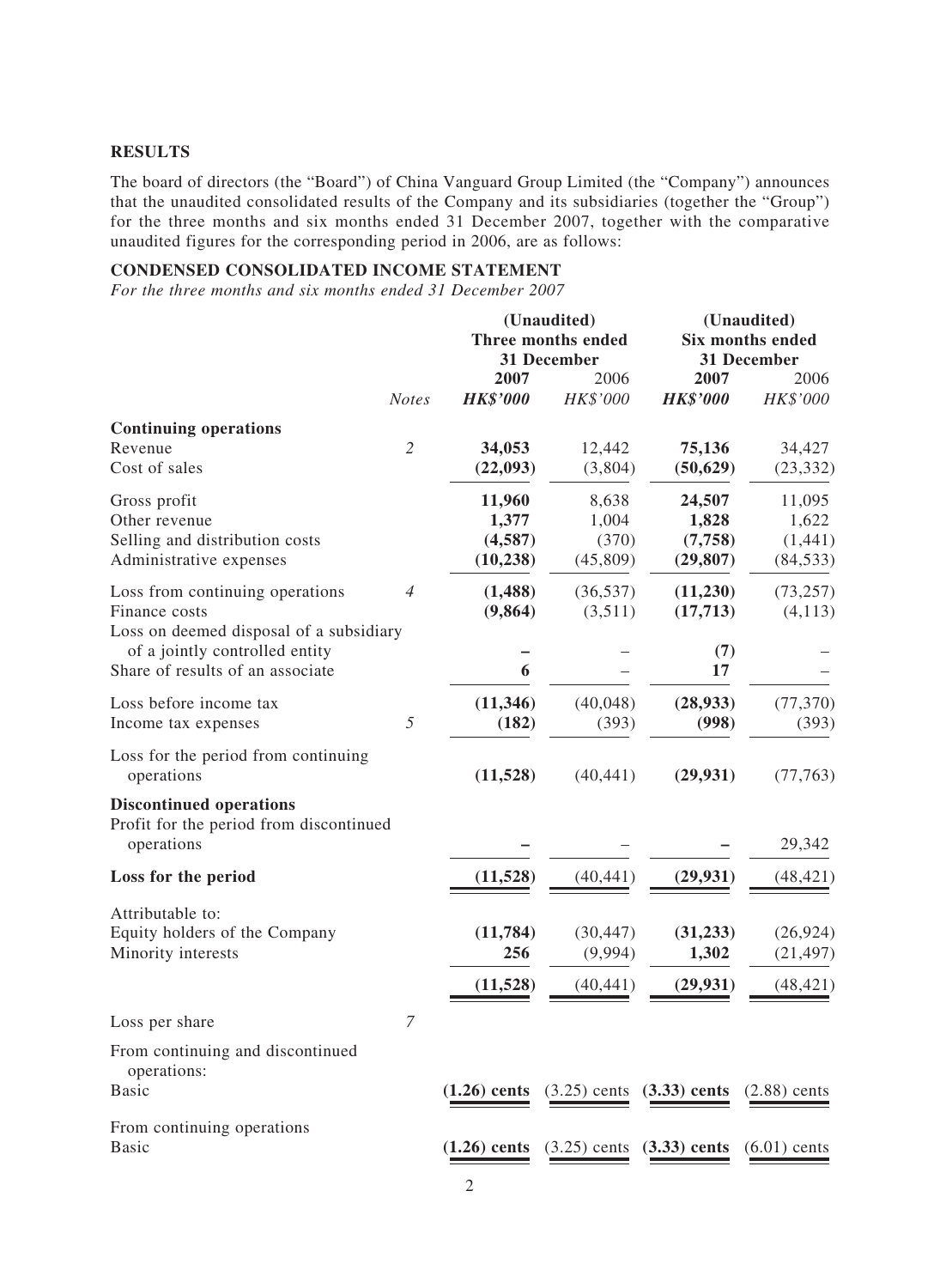# **CONDENSED CONSOLIDATED BALANCE SHEET**

*As at 31 December 2007*

|                                                            |              | (Unaudited)     | (Audited) |
|------------------------------------------------------------|--------------|-----------------|-----------|
|                                                            |              | 31 December     | 30 June   |
|                                                            |              | 2007            | 2007      |
|                                                            | <b>Notes</b> | <b>HK\$'000</b> | HK\$'000  |
|                                                            |              |                 |           |
| <b>NON-CURRENT ASSETS</b><br>Property, plant and equipment |              | 250,308         | 235,697   |
| Goodwill                                                   |              |                 |           |
|                                                            |              | 280,689         | 280,689   |
| Other intangible assets                                    |              | 1,265           | 2,603     |
| Interest in associates                                     |              | 2,081           | 238       |
| Prepaid lease payments                                     |              | 24,757          | 12,496    |
| Construction in progress                                   |              | 2,664           | 14,004    |
| Deferred tax assets                                        |              | 1,337           |           |
|                                                            |              | 563,101         | 545,727   |
| <b>CURRENT ASSETS</b>                                      |              |                 |           |
| Inventories                                                |              | 6,997           | 6,536     |
| Trade and other receivables and prepayments                | 8            | 114,376         | 89,656    |
| Prepaid lease payments – current portion                   |              | 395             | 380       |
| Pledged bank deposits                                      |              | 5,000           | 5,000     |
| Bank balances and cash                                     |              | 171,935         | 204,722   |
|                                                            |              | 298,703         | 306,294   |
|                                                            |              |                 |           |
| <b>CURRENT LIABILITIES</b>                                 |              |                 |           |
| Trade and other payables                                   | 9            | 54,559          | 57,528    |
| Tax liabilities                                            |              | 1,319           | 1,422     |
| Bank and other borrowings – due within one year            |              | 18,978          | 5,617     |
|                                                            |              | 74,856          | 64,567    |
| <b>NET CURRENT ASSETS</b>                                  |              | 223,847         | 241,727   |
| <b>TOTAL ASSETS LESS CURRENT LIABILITIES</b>               |              | 786,948         | 787,454   |
| <b>NON-CURRENT LIABILITIES</b>                             |              |                 |           |
| Bank and other borrowings                                  |              | 99,636          | 106,105   |
| Convertible bonds                                          | 10           | 257,344         | 243,144   |
|                                                            |              |                 |           |
|                                                            |              | 356,980         | 349,249   |
| <b>NET ASSETS</b>                                          |              | 429,968         | 438,205   |
| <b>CAPITAL AND RESERVES</b>                                |              |                 |           |
| Share capital                                              | 11           | 9,444           | 9,361     |
| Reserves                                                   |              | 406,907         | 416,336   |
|                                                            |              |                 |           |
| Equity attributable to equity holders of the Company       |              | 416,351         | 425,697   |
| Minority interests                                         |              | 13,617          | 12,508    |
| <b>TOTAL EQUITY</b>                                        |              | 429,968         | 438,205   |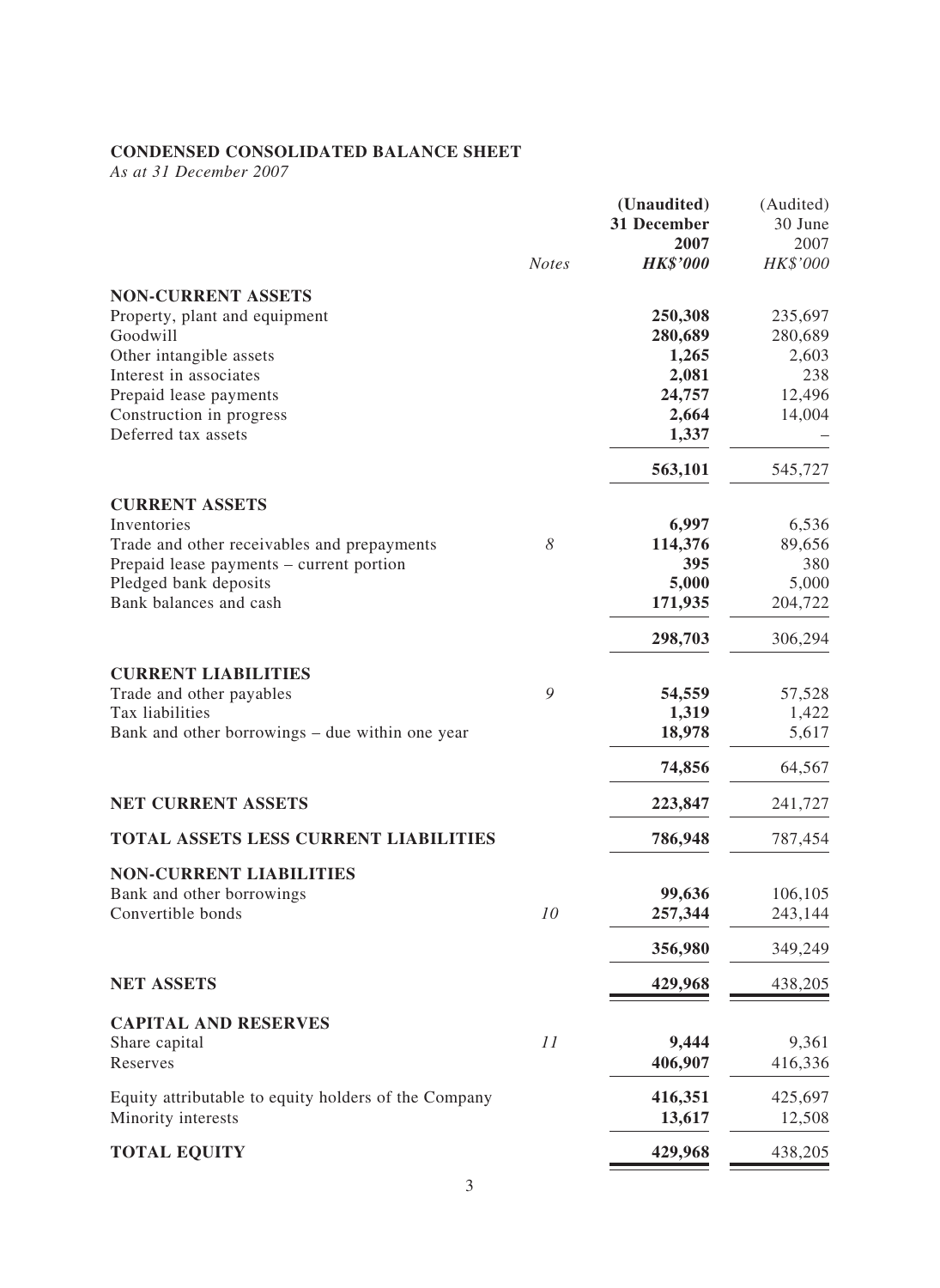# **CONDENSED CONSOLIDATED CASH FLOW STATEMENT**

*For the six months ended 31 December 2007*

|                                                                                                                                           | (Unaudited)<br>Six months ended<br>31 December |                             |
|-------------------------------------------------------------------------------------------------------------------------------------------|------------------------------------------------|-----------------------------|
|                                                                                                                                           | 2007<br><b>HK\$'000</b>                        | 2006<br>HK\$'000            |
| Net cash outflow from operating activities<br>Net cash outflow from investing activities                                                  | (19,785)<br>(29, 838)                          | (12,208)<br>(310,527)       |
| Net cash inflow from financing activities                                                                                                 | 6,419                                          | 224,379                     |
| Net decrease in cash and cash equivalents<br>Effect of foreign exchange rates changes<br>Cash and cash equivalents at beginning of period | (43,204)<br>10,417<br>204,722                  | (98, 356)<br>808<br>244,983 |
| Cash and cash equivalents at end of period                                                                                                | 171,935                                        | 147,435                     |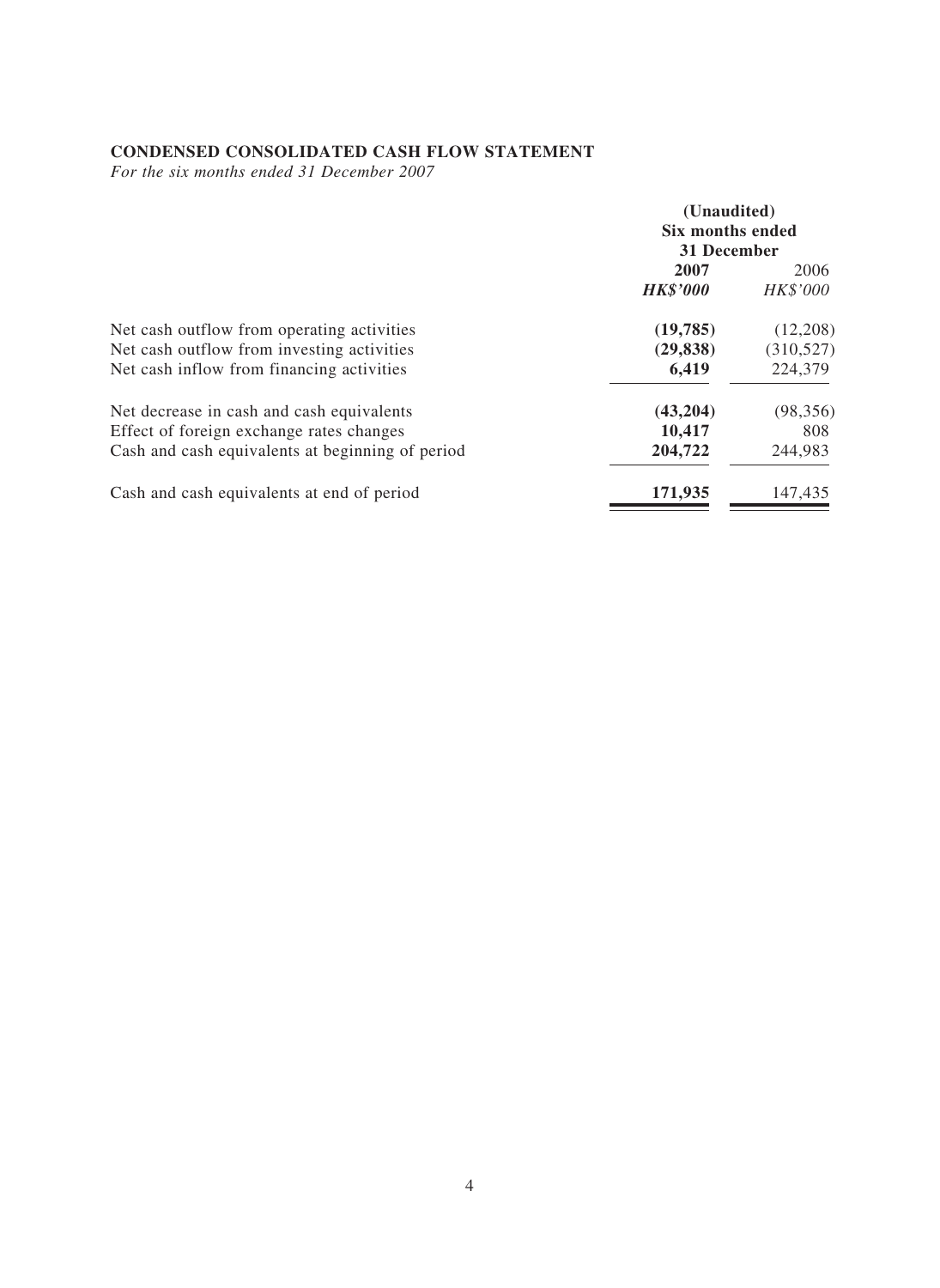# **CONDENSED CONSOLIDATED STATEMENT OF CHANGES IN EQUITY**

*For the six months ended 31 December 2007*

|                                                                           | (Unaudited) | (Unaudited) | (Unaudited)<br>Equity<br>component of | (Unaudited)<br>Employee<br>share-based | (Unaudited)<br>Share | (Unaudited)        | (Unaudited) | (Unaudited)<br>Retained<br>profits/ | (Unaudited) | (Unaudited) |
|---------------------------------------------------------------------------|-------------|-------------|---------------------------------------|----------------------------------------|----------------------|--------------------|-------------|-------------------------------------|-------------|-------------|
|                                                                           | Share       | Share       |                                       | convertible compensation               | option               | <b>Translation</b> |             | Special (accumulated                | Minority    |             |
|                                                                           | capital     | premium     | bonds                                 | reserve                                | reserve              | reserve            | reserve     | losses)                             | interests   | Total       |
|                                                                           | HK\$'000    | HK\$'000    | HK\$'000                              | HK\$'000                               | HK\$'000             | HK\$'000           | HK\$'000    | HK\$'000                            | HK\$'000    | HK\$'000    |
| At 1 July 2007                                                            | 9,361       | 286,884     | 10,712                                | 35,572                                 | 122,746              | 8,136              | (1)         | (47, 713)                           | 12,508      | 438,205     |
| Exchange differences arising from                                         |             |             |                                       |                                        |                      |                    |             |                                     |             |             |
| translation of financial statements                                       |             |             |                                       |                                        |                      |                    |             |                                     |             |             |
| of overseas operations                                                    |             |             |                                       |                                        |                      | 9,652              |             |                                     | 556         | 10,208      |
| Share issued on exercise of options<br>Deemed disposal of a subsidiary of | 83          | 3,615       |                                       |                                        |                      |                    |             |                                     |             | 3,698       |
| a jointly controlled entity                                               |             |             |                                       |                                        |                      |                    |             |                                     | (749)       | (749)       |
| Recognition of equity-settled                                             |             |             |                                       |                                        |                      |                    |             |                                     |             |             |
| share based payments                                                      |             |             |                                       |                                        | 8,537                |                    |             |                                     |             | 8,537       |
| Net (loss)/profit for the period                                          |             |             |                                       |                                        |                      |                    |             | (31, 233)                           | 1,302       | (29, 931)   |
|                                                                           |             |             |                                       |                                        |                      |                    |             |                                     |             |             |
| At 31 December 2007                                                       | 9,444       | 290,499     | 10,712                                | 35,572                                 | 131,283              | 17,788             | (1)         | (78, 946)                           | 13,617      | 429,968     |
| At 1 July 2006                                                            | 6,241       | 290,004     |                                       | 35,572                                 | 39,399               | 1,935              | (1)         | 24,808                              | 55,893      | 453,851     |
| Issue of bonus shares                                                     | 3,120       | (3,120)     |                                       |                                        |                      |                    |             |                                     |             |             |
| Exchange differences arising from<br>translation of financial statements  |             |             |                                       |                                        |                      |                    |             |                                     |             |             |
| of overseas operations                                                    |             |             |                                       |                                        |                      | 803                |             |                                     |             | 803         |
| Issue of convertible bonds                                                |             |             | 10,712                                |                                        |                      |                    |             |                                     |             | 10,712      |
| Recognition of equity-settled                                             |             |             |                                       |                                        |                      |                    |             |                                     |             |             |
| share based payments                                                      |             |             |                                       |                                        | 56,441               |                    |             |                                     |             | 56,441      |
| Disposal of minority interest                                             |             |             |                                       |                                        |                      |                    |             |                                     | (4, 815)    | (4, 815)    |
| Dividend paid to minority interest                                        |             |             |                                       |                                        |                      |                    |             |                                     | (6, 337)    | (6, 337)    |
| Net loss for the period                                                   |             |             |                                       |                                        |                      |                    |             | (26, 924)                           | (21, 497)   | (48, 421)   |
| At 31 December 2006                                                       | 9,361       | 286,884     | 10,712                                | 35,572                                 | 95,840               | 2,738              | (1)         | (2,116)                             | 23,244      | 462,234     |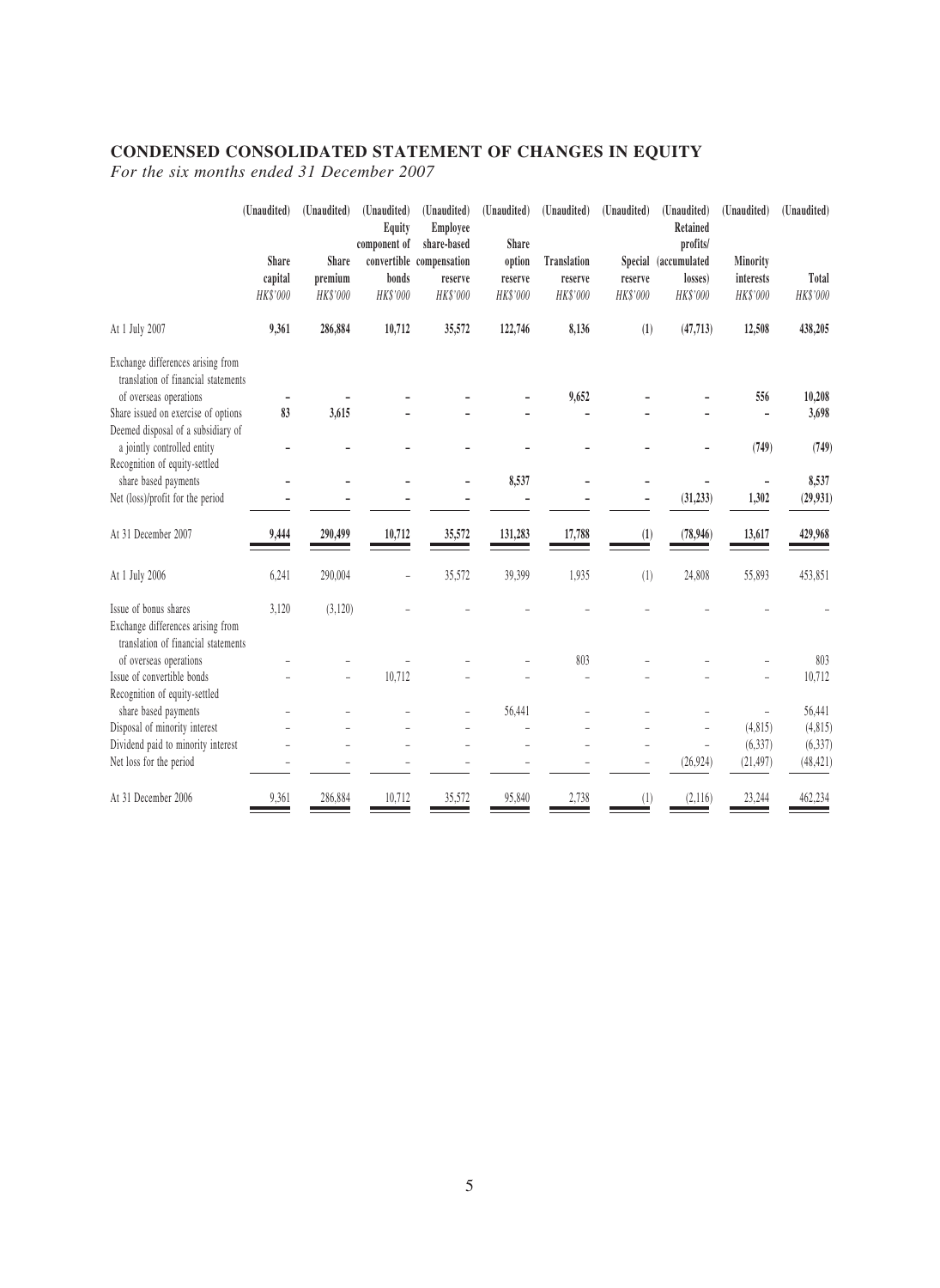### **NOTES TO THE CONDENSED CONSOLIDATED FINANCIAL STATEMENTS**

*For the six months ended 31 December 2007*

#### **1. Basis of preparation and accounting policies**

The unaudited consolidated results have been prepared in accordance with accounting principles generally accepted in Hong Kong which include Hong Kong Financial Reporting Standards, Hong Kong Accounting Standards and Interpretations issued by the Hong Kong Institute of Certified Public Accountants and the disclosure requirements of the Rules Governing the Listing of Securities on the Growth Enterprises Market of the Stock Exchange of Hong Kong.

The unaudited consolidated results have been prepared under the historical cost convention, except for certain financial instruments which are measured at fair values.

The accounting policies and methods of computation used in the preparation of these unaudited consolidated results are consistent with those applied in the annual financial statements for the year ended 30 June 2007.

#### **2. Revenue**

The principal activities of the Group are (i) the distribution of natural supplementary products, (ii) the provision of lottery-related hardware and software systems, (iii) the sales and distribution of edible oil, and (iv) the sales of gas and gas appliances, provision of gas transportation services and installation services for gas connection.

Revenue represents invoiced value of sales, net of returns, discounts allowed or sales taxes where applicable.

#### **3. Segment information**

#### **a. Business segments**

|                                                             |                                              |                                                                                                                   |                                                               | (Unaudited)                      |                                   |                                  |                                 |  |  |
|-------------------------------------------------------------|----------------------------------------------|-------------------------------------------------------------------------------------------------------------------|---------------------------------------------------------------|----------------------------------|-----------------------------------|----------------------------------|---------------------------------|--|--|
|                                                             |                                              | Six months ended 31 December 2007                                                                                 |                                                               |                                  |                                   |                                  |                                 |  |  |
|                                                             | supplementary<br>products<br><b>HK\$'000</b> | Provision of<br>Distribution lottery-related<br>of natural hardware and<br>software<br>systems<br><b>HK\$'000</b> | Sales and<br>distribution<br>of edible oil<br><b>HK\$'000</b> | 0il<br>mining<br><b>HK\$'000</b> | Gas<br>related<br><b>HK\$'000</b> | <b>Others</b><br><b>HK\$'000</b> | <b>Total</b><br><b>HK\$'000</b> |  |  |
| Revenue                                                     | 1,266                                        | 17,647                                                                                                            | 24,678                                                        |                                  | 31,522                            | 23                               | 75,136                          |  |  |
| Segment results                                             | (2,697)                                      | 4,342                                                                                                             | (1)                                                           | (513)                            | 1,843                             | (163)                            | 2,811                           |  |  |
| Unallocated income<br>Unallocated expenses<br>Finance costs |                                              |                                                                                                                   |                                                               |                                  |                                   |                                  | 936<br>(14,967)<br>(17, 713)    |  |  |
| Loss before income tax<br>Income tax expenses               |                                              |                                                                                                                   |                                                               |                                  |                                   |                                  | (28, 933)<br>(998)              |  |  |
| Loss for the period                                         |                                              |                                                                                                                   |                                                               |                                  |                                   |                                  | (29, 931)                       |  |  |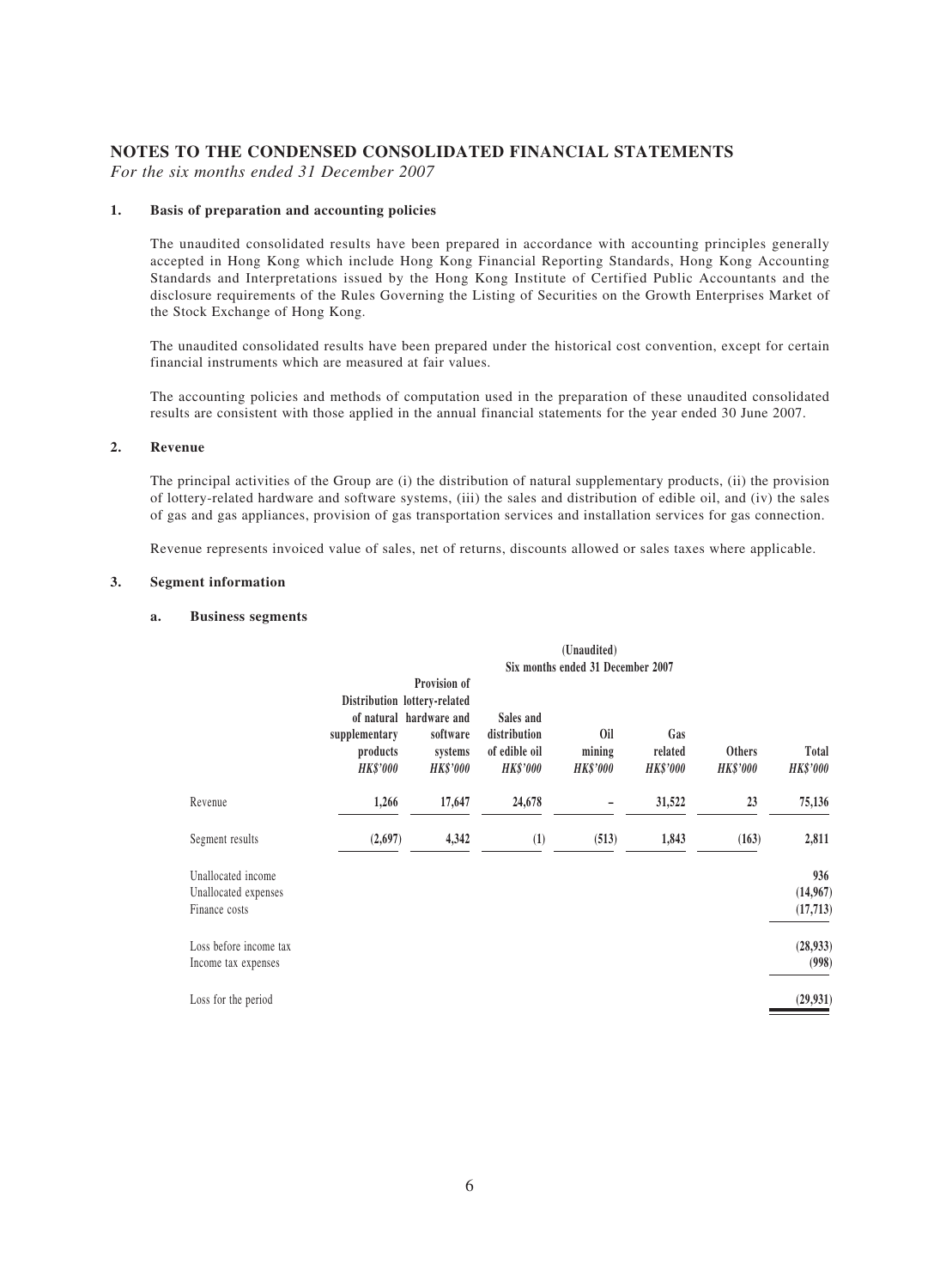|                                                                                                                                                  |                                                                     |                                                                                           |                                                        |                                   | (Unaudited)                     |                             |                                                                      |                                       |
|--------------------------------------------------------------------------------------------------------------------------------------------------|---------------------------------------------------------------------|-------------------------------------------------------------------------------------------|--------------------------------------------------------|-----------------------------------|---------------------------------|-----------------------------|----------------------------------------------------------------------|---------------------------------------|
|                                                                                                                                                  |                                                                     |                                                                                           |                                                        | Six months ended 31 December 2006 |                                 |                             |                                                                      |                                       |
|                                                                                                                                                  |                                                                     |                                                                                           | Continuing operations                                  |                                   |                                 |                             | Discontinued<br>operations                                           |                                       |
|                                                                                                                                                  | Distribution<br>of natural<br>supplementary<br>products<br>HK\$'000 | Provision<br>of lottery-<br>related<br>hardware<br>and<br>software<br>systems<br>HK\$'000 | Sales and<br>distribution<br>of edible oil<br>HK\$'000 | Oil<br>mining<br>HK\$'000         | Other<br>activities<br>HK\$'000 | Sub-total<br>HK\$'000       | Manufacturing<br>and<br>distribution<br>of honey<br>mead<br>HK\$'000 | Total<br>HK\$'000                     |
| Revenue                                                                                                                                          | 1,431                                                               | 14,433                                                                                    | 17,431                                                 |                                   | 1,132                           | 34,427                      | 929                                                                  | 35,356                                |
| Segment results                                                                                                                                  | 1,329                                                               | 5,111                                                                                     | 98                                                     | (396)                             | (586)                           | 5,556                       | 422                                                                  | 5,978                                 |
| Unallocated income<br>Unallocated expenses<br>Finance costs<br>Gain on disposal of manufacturing<br>and distribution of honey mead<br>operations |                                                                     |                                                                                           |                                                        |                                   |                                 | 339<br>(79, 152)<br>(4,113) | $\overline{\phantom{0}}$<br>(11)<br>28,962                           | 339<br>(79, 152)<br>(4,124)<br>28,962 |
| Profit/(loss) before income tax<br>Income tax expenses                                                                                           |                                                                     |                                                                                           |                                                        |                                   |                                 | (77, 370)<br>(393)          | 29,373<br>(31)                                                       | (47, 997)<br>(424)                    |
| Profit/(loss) for the period                                                                                                                     |                                                                     |                                                                                           |                                                        |                                   |                                 | (77, 763)                   | 29,342                                                               | (48, 421)                             |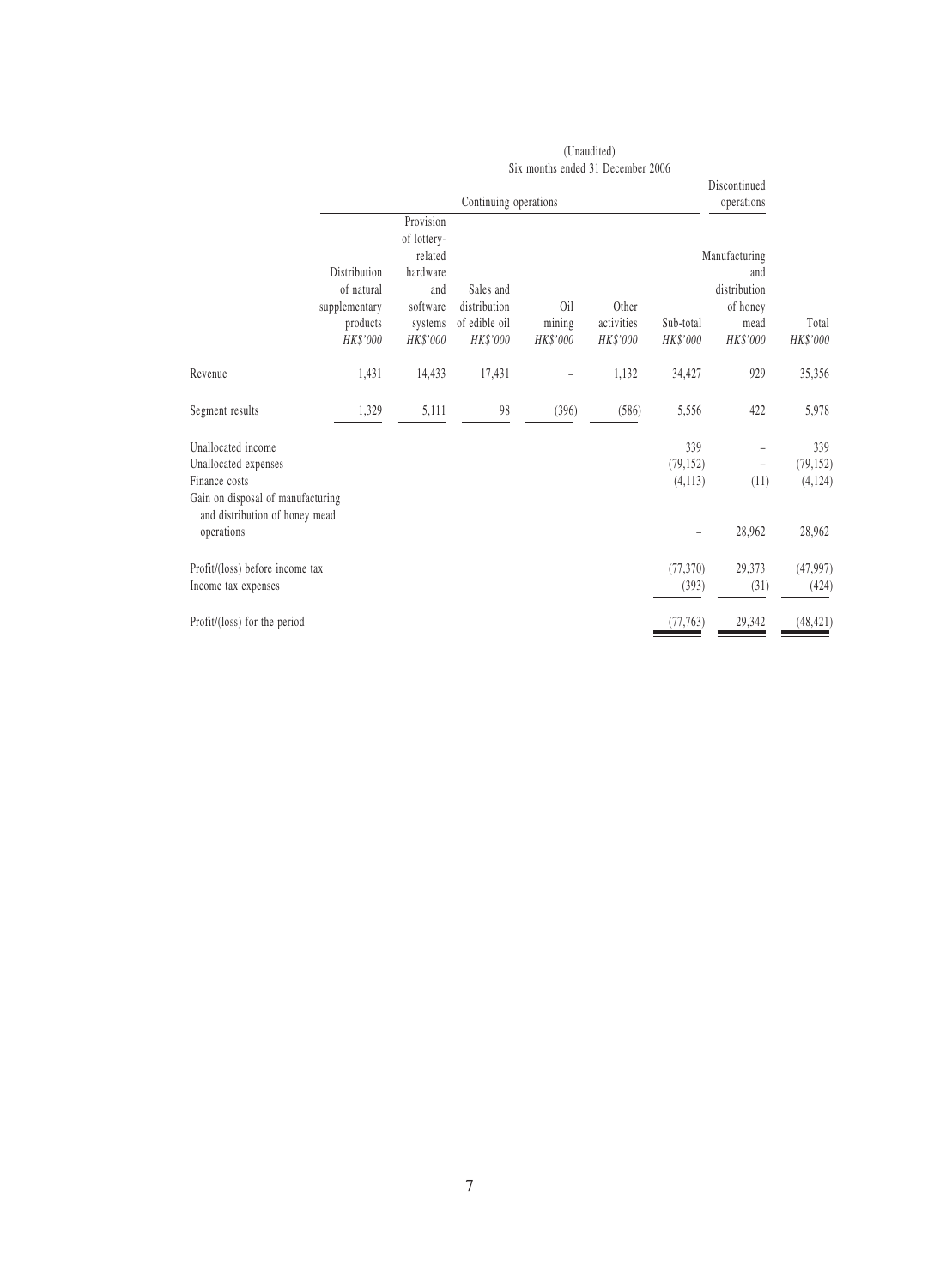### **b. Geographical market segments**

A summary of the geographical segments is set out as follows:

|                                                                     |                 |          |                 | (Unaudited)<br>Six months ended 31 December |                 |              |
|---------------------------------------------------------------------|-----------------|----------|-----------------|---------------------------------------------|-----------------|--------------|
|                                                                     |                 |          |                 | Elimination                                 |                 | Consolidated |
|                                                                     | 2007            | 2006     | 2007            | 2006                                        | 2007            | 2006         |
|                                                                     | <b>HK\$'000</b> | HK\$'000 | <b>HK\$'000</b> | HK\$'000                                    | <b>HK\$'000</b> | HK\$'000     |
| Geographical market                                                 |                 |          |                 |                                             |                 |              |
| Segment revenue:                                                    |                 |          |                 |                                             |                 |              |
| Continued operations                                                |                 |          |                 |                                             |                 |              |
| <b>PRC</b>                                                          | 49,192          | 14,435   |                 |                                             | 49,192          | 14,435       |
| Hong Kong                                                           | 1,266           | 1,431    |                 |                                             | 1,266           | 1,431        |
| South East Asia                                                     | 24,678          | 16,761   |                 |                                             | 24,678          | 16,761       |
| Europe                                                              |                 | 670      |                 |                                             |                 | 670          |
| Macau                                                               |                 | 1,130    |                 |                                             |                 | 1,130        |
| Sub-total                                                           | 75,136          | 34,427   |                 |                                             | 75,136          | 34,427       |
|                                                                     |                 |          |                 |                                             |                 |              |
| Discontinued operations                                             |                 |          |                 |                                             |                 |              |
| <b>PRC</b>                                                          |                 | 1,416    |                 | (487)                                       |                 | 929          |
| Total                                                               | 75,136          | 35,843   |                 | (487)                                       | 75,136          | 35,356       |
| Segment results:                                                    |                 |          |                 |                                             |                 |              |
| Continued operations                                                |                 |          |                 |                                             |                 |              |
| <b>PRC</b>                                                          |                 |          |                 |                                             | 5,509           | 4,475        |
| Hong Kong                                                           |                 |          |                 |                                             | (2,697)         | 1,330        |
| South East Asia                                                     |                 |          |                 |                                             | (1)             | 72           |
| Europe                                                              |                 |          |                 |                                             | —               | 3            |
| Macau                                                               |                 |          |                 |                                             |                 | (346)        |
| Discontinued operations                                             |                 |          |                 |                                             |                 |              |
| <b>PRC</b>                                                          |                 |          |                 |                                             |                 | 421          |
| Unallocated income                                                  |                 |          |                 |                                             | 936             | 339          |
| Unallocated expenses                                                |                 |          |                 |                                             | (14, 967)       | (79, 129)    |
| Finance costs                                                       |                 |          |                 |                                             | (17, 713)       | (4, 124)     |
| Gain on disposal of manufacturing<br>and distribution of honey mead |                 |          |                 |                                             |                 |              |
| operations                                                          |                 |          |                 |                                             |                 | 28,962       |
| Loss before income tax                                              |                 |          |                 |                                             | (28, 933)       | (47, 997)    |
| Income tax expenses                                                 |                 |          |                 |                                             | (998)           | (424)        |
| Loss for the period                                                 |                 |          |                 |                                             | (29, 931)       | (48, 421)    |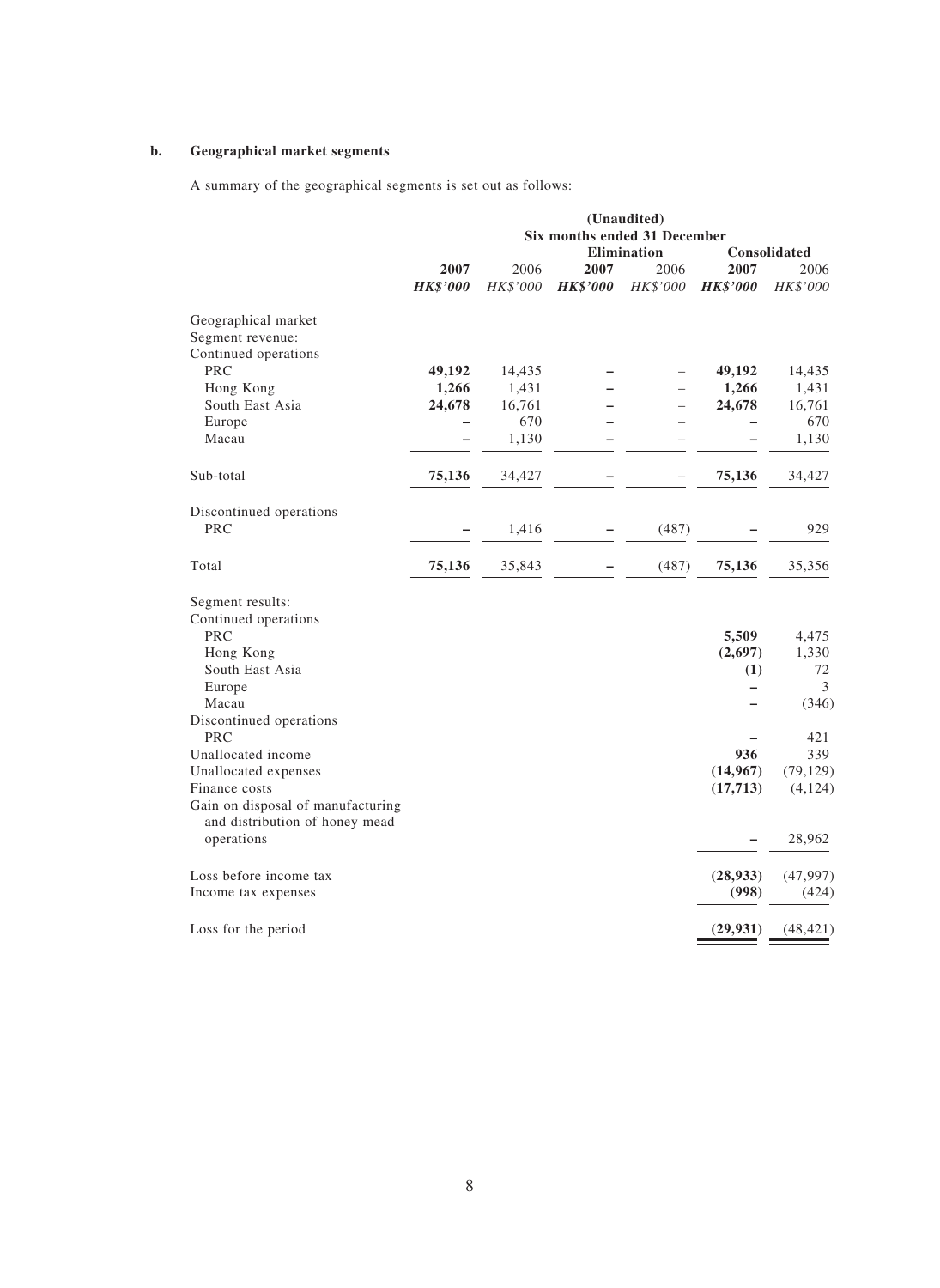### **4. Loss from operations**

Loss from operations has been arrived at after charging/(crediting):

|                                               | (Unaudited)<br>Six months ended<br>31 December |          |  |
|-----------------------------------------------|------------------------------------------------|----------|--|
|                                               | 2007                                           | 2006     |  |
|                                               | <b>HK\$'000</b>                                | HK\$'000 |  |
| Amortization of technical know-how            | 1,409                                          | 887      |  |
| Depreciation of property, plant and equipment | 14,004                                         | 1,479    |  |
| Interest on borrowings                        | 3,513                                          | 1,173    |  |
| Interest on convertible bonds                 | 14,200                                         | 2,951    |  |
| Interest income                               | (994)                                          | (1,203)  |  |

### **5. Income tax expenses**

No provision for Hong Kong profits tax has been made as the Group did not have any assessable profits arising in Hong Kong for the three months and six months ended 31 December 2007 (three months and six months ended 31 December 2006: Nil).

Taxation for other jurisdictions is calculated at the rates prevailing in the respective jurisdictions.

#### **6. Dividend**

The Board does not recommend the payment of any dividend for the three months and six months ended 31 December 2007 (three months and six months ended 31 December 2006: Nil).

#### **7. Loss per share**

#### *From continuing and discontinued operations*

The calculation of the basic loss per share attributable to the ordinary equity holders of the Company is based on the following data:

#### **Loss**

|                                               | (Unaudited)<br>Three months ended<br>31 December |          | (Unaudited)<br>Six months ended<br>31 December |           |
|-----------------------------------------------|--------------------------------------------------|----------|------------------------------------------------|-----------|
|                                               | 2007                                             | 2006     | 2007                                           | 2006      |
|                                               | <b>HK\$'000</b>                                  | HK\$'000 | <b>HK\$'000</b>                                | HK\$'000  |
| Loss for the purposes of basic loss per share | (11, 784)                                        | (30,447) | (31, 233)                                      | (26, 924) |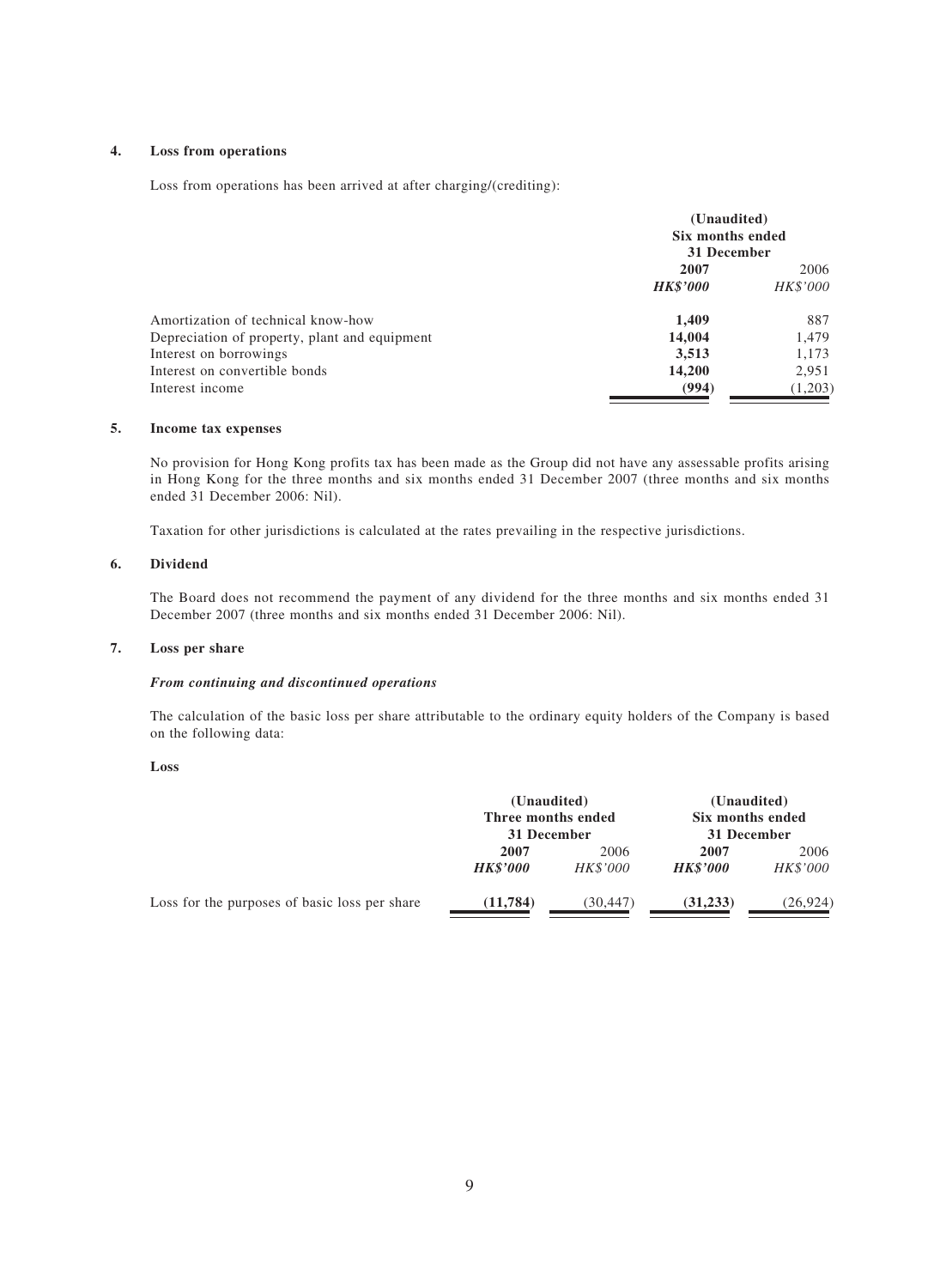### **Number of shares**

|                                                                                                        | (Unaudited)<br>Three months ended<br>31 December |               | (Unaudited)<br>Six months ended<br>31 December |               |
|--------------------------------------------------------------------------------------------------------|--------------------------------------------------|---------------|------------------------------------------------|---------------|
|                                                                                                        | 2007<br>2000                                     | 2006<br>'000' | 2007<br>2000                                   | 2006<br>'000' |
| Weighted average number of ordinary shares for<br>the purposes of basic loss per share                 | 937,596                                          | 936.079       | 938,591                                        | 936,079       |
| Effect of dilutive potential ordinary shares:<br>Share options                                         | 19,012                                           | 17,150        | 23,790                                         | 26,923        |
| Weighted average number of ordinary shares for<br>the purposes of diluted (loss)/earnings<br>per share | 956,608                                          | 953,229       | 962,381                                        | 963,002       |

No diluted loss per share has been presented in both periods, as the outstanding share options of the Company are anti-dilutive since their exercise would result in a decrease in loss per share.

#### *From continuing operations*

The calculation of the basic loss per share from continuing operations attributable to the ordinary equity holders of the Company is based on the following data:

Loss figures are calculated as follows:

|                                                    | (Unaudited)        |                 | (Unaudited)      |           |
|----------------------------------------------------|--------------------|-----------------|------------------|-----------|
|                                                    | Three months ended |                 | Six months ended |           |
|                                                    | 31 December        |                 | 31 December      |           |
|                                                    | 2007               | 2007<br>2006    |                  | 2006      |
|                                                    | <b>HK\$'000</b>    | <b>HK\$'000</b> | <b>HK\$'000</b>  | HK\$'000  |
| Loss for the period attributable to equity holders |                    |                 |                  |           |
| of the Company                                     | (11, 784)          | (30, 447)       | (31, 233)        | (26, 924) |
| Less:                                              |                    |                 |                  |           |
| Profit for the period from discontinued            |                    |                 |                  |           |
| operations                                         |                    |                 |                  | 29,342    |
| Loss for the purposes of basic loss per share      |                    |                 |                  |           |
| from continuing operations                         | (11, 784)          | (30, 447)       | (31, 233)        | (56, 266) |

The denominators used are the same as those detailed above for the basic loss per share.

No diluted loss per share has been presented in both periods as the outstanding share options of the Company are anti-dilutive since their exercise would result in a decrease in loss per share.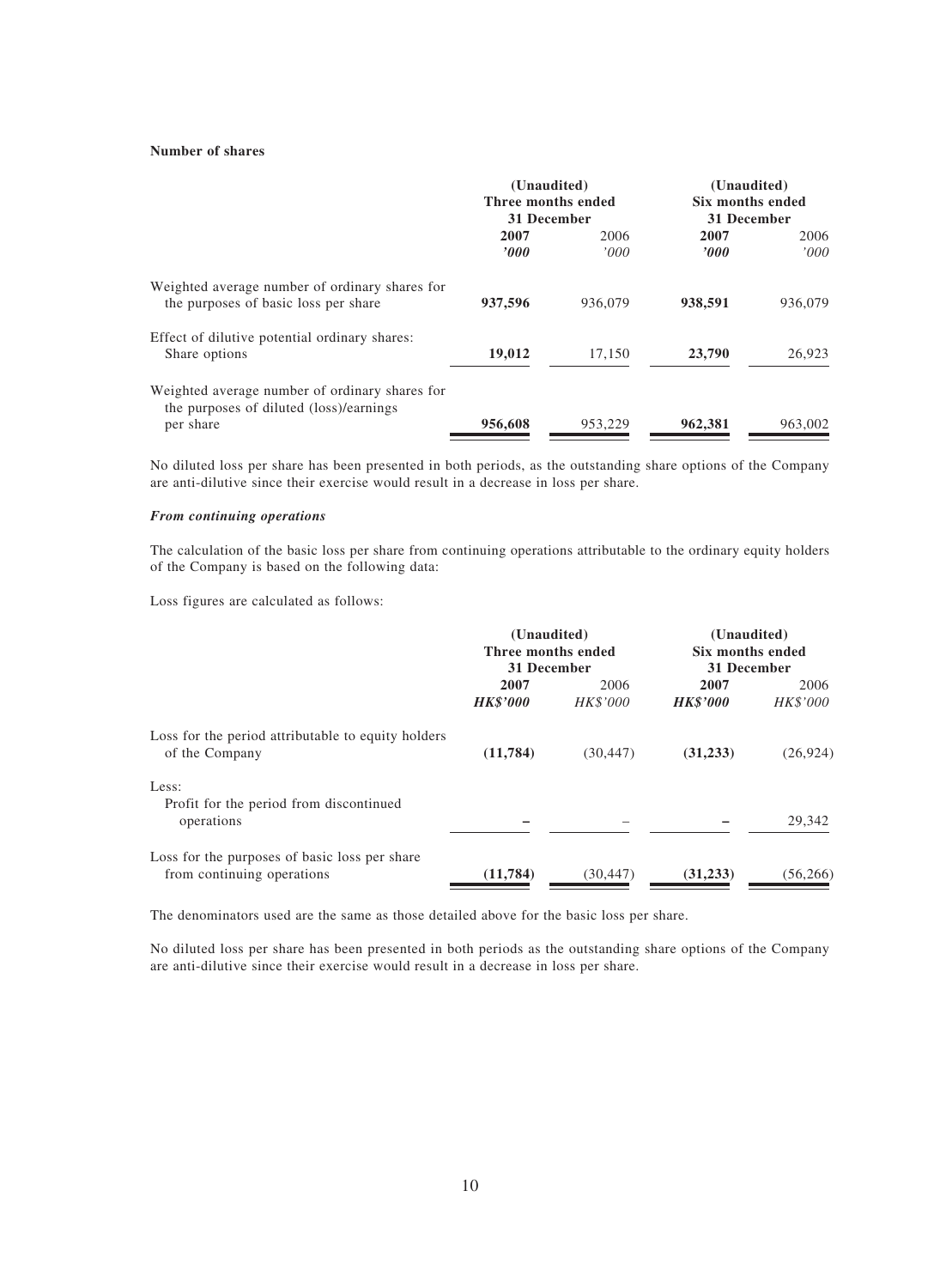#### *From discontinued operations*

Basic earnings per share for the discontinued operations is HKnil cent per share and HKnil cent per share respectively for the three months and six months ended 31 December 2007 (three months and six months ended 31 December 2006: HKnil cent per share and HK3.13 cents per share) and diluted earnings per share for the discontinued operations is HKnil cent per share and HKnil cent per share respectively for the three months and six months ended 31 December 2007 (three months and six months ended 31 December 2006: HKnil cent per share and HK3.05 cents per share), based on the profit for the period from the discontinued operations of HK\$nil and HK\$nil for the three months and six months ended 31 December 2007 (three months and six months ended 31 December 2006: HK\$nil and HK\$29,342,000 respectively) and the denominators detailed above for both basic and diluted (loss)/earnings per share.

#### **8. Trade receivables**

Payment terms with customer are mainly on credit together with deposits. Invoices are normally payable within 90 days of issuance.

An aged analysis of the Group's trade receivables at the balance sheet dates, is as follows:

|                | (Unaudited)     | (Audited) |
|----------------|-----------------|-----------|
|                | 31 December     | 30 June   |
|                | 2007            | 2007      |
|                | <b>HK\$'000</b> | HK\$'000  |
| 0 to 30 days   | 2,979           | 2,934     |
| 31 to 60 days  | 1,354           | 1,893     |
| 61 to 365 days | 1,197           | 5,696     |
| Over 1 year    | 441             | 338       |
|                | 5,971           | 10,861    |
|                |                 |           |

#### **9. Trade payables**

An aged analysis of the Group's trade payables at the balance sheet dates, is as follows:

|                 | (Unaudited)<br>31 December | (Audited)<br>30 June |
|-----------------|----------------------------|----------------------|
|                 | 2007                       | 2007                 |
|                 | <b>HK\$'000</b>            | HK\$'000             |
| 0 to 30 days    |                            | 1,662                |
| 31 to 120 days  | 4,504                      | 1,040                |
| 121 to 180 days | 2,583                      | 2,986                |
| 181 to 365 days | 1,329                      | 3,981                |
| Over 1 year     |                            | 867                  |
|                 | 8,416                      | 10,536               |

#### **10. Convertible bonds**

On 22 November 2006, the Company's non wholly-owned subsidiary, Aptus Holdings Limited ("Aptus"), issued convertible bonds due on 21 November 2011 with a principal amount of HK\$234,000,000, which is interest-bearing at 5% per annum from and including 21 May 2008. The convertible bonds were issued for the purpose of the acquisition of a 48.33% equity interest in Changde Huayou Gas Co., Ltd., 33% equity interest in the Hunan Huayou Natural Gas Transportation & Distribution Company Limited and general working capital purposes.

Unless previously redeemed, converted or purchased and cancelled, the convertible bonds will be redeemed at 150.15% of their principal amount on 21 November 2011.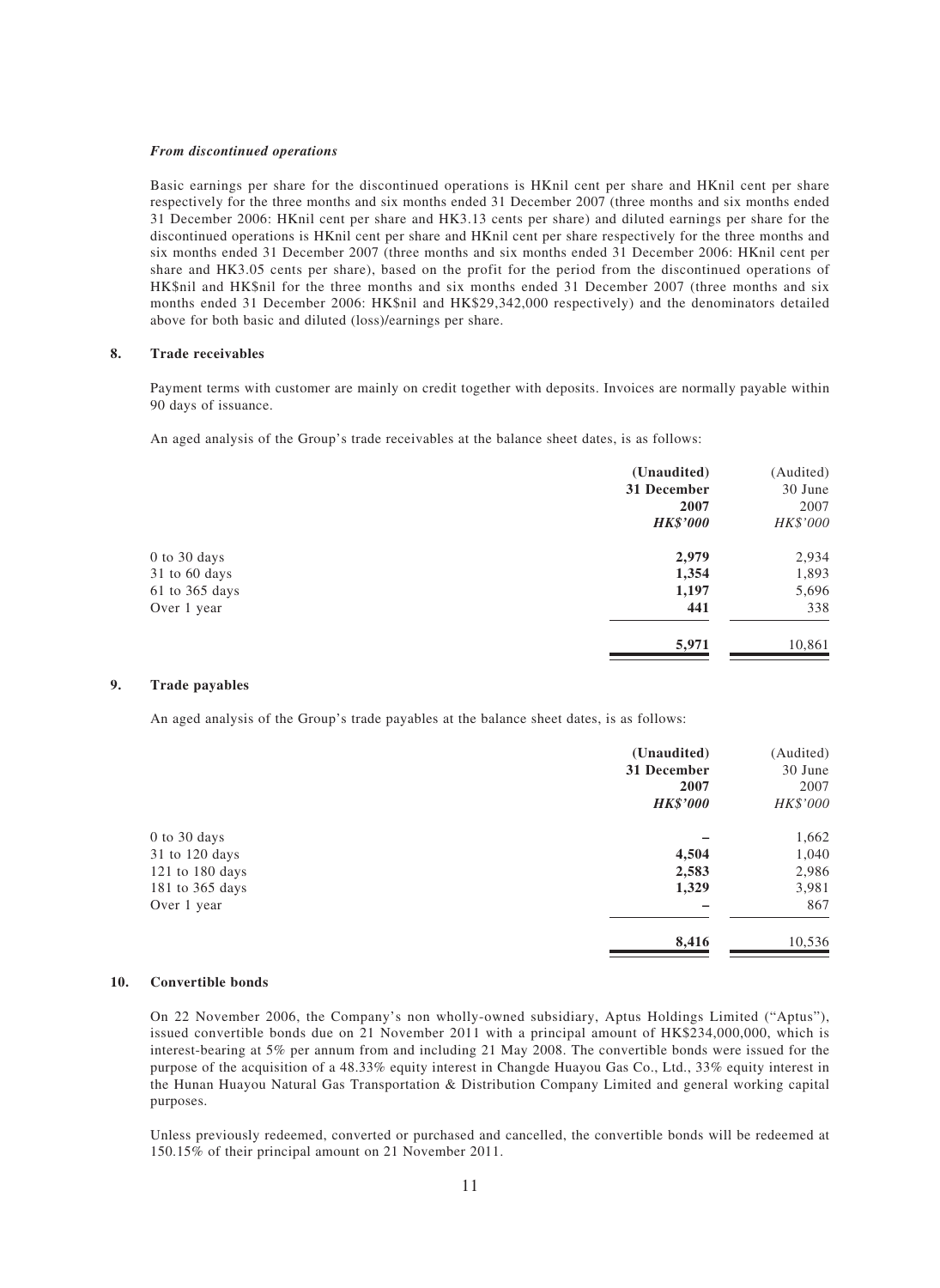The fair value of the liability component of the convertible bonds is estimated by computing the present value of all future cash flows discounted using prevailing market rate of interest for similar instrument with a similar credit rating and with consideration of the convertible bonds. The residual amount, representing the value of the equity component, is credited to Aptus' reserve account.

The convertible bonds have been split between the liability and equity components as follows:

|                                                              | (Unaudited)     | (Audited) |
|--------------------------------------------------------------|-----------------|-----------|
|                                                              | 31 December     | 30 June   |
|                                                              | 2007            | 2007      |
|                                                              | <b>HK\$'000</b> | HK\$'000  |
| Nominal value of convertible bonds issued                    | 234,000         | 234,000   |
| Equity component                                             | (10,712)        | (10, 712) |
| Liability component at the issuance date                     | 223,288         | 223,288   |
| Imputed finance cost                                         | 34,056          | 19,856    |
| Non-current liability component as at the balance sheet date | 257,344         | 243,144   |
| Share capital                                                |                 |           |
|                                                              | (Unaudited)     | (Audited) |
|                                                              | 31 December     | 30 June   |
|                                                              | 2007            | 2007      |
|                                                              | <b>HK\$'000</b> | HK\$'000  |
| Authorized:                                                  |                 |           |
| 20,000,000,000 (30 June 2007: 20,000,000,000)                |                 |           |
| ordinary shares of HK\$0.01 each                             | 200,000         | 200,000   |

# Issued and fully paid: 944,379,000 (30 June 2007: 936,079,000) ordinary shares of HK\$0.01 each **9,444** 9,361

#### *Share options*

**11.** 

The Company operates the Share Option Scheme, details of the share option scheme of the Company are set out in the paragraph headed "Directors' and chief executives' interests and short positions in the shares, underlying shares and debentures of the Company or any associated corporation". At 31 December 2007, the Company had outstanding share options entitling the holders to subscribe for 132,910,000 shares in the Company.

#### *Warrants*

On 1 November 2006, a bonus issue of 124,810,561 warrants was made on the basis of one warrant for every five issued shares held on 24 October 2006. Each warrant entitles its holder to subscribe in cash at a price of HK\$1.33 for one share of the Company at any time from 3 November 2006 to 2 November 2008, both days inclusive. No warrant was exercised during the period and exercise in full of these warrants would result in the issue of 124,810,561 additional shares of HK\$0.01 each.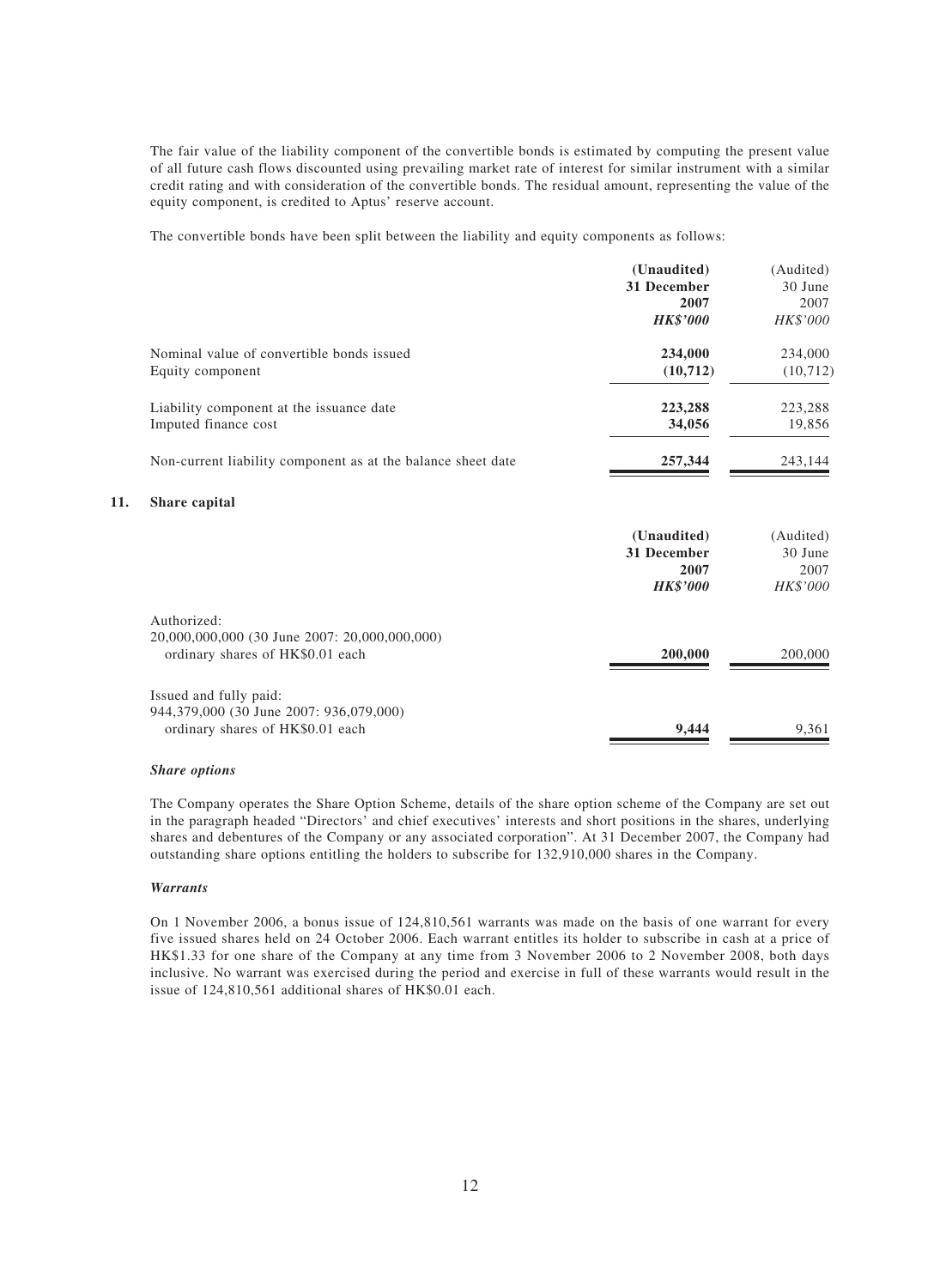### **12. Pledge of assets**

At 31 December 2007, the Group has pledged its bank deposits of approximately HK\$5,000,000 (30 June 2007: approximately HK\$5,000,000) to a bank to secure the general banking facilities granted to the Group.

As at 31 December 2007 and up to the date of this announcement issued, the 100% of the issued share capital of Good United Management Limited ("GUM"), a wholly-owned subsidiary of the Company's non wholly-owned subsidiary, Aptus Holdings Limited ("Aptus"), was pledged in favour of the holder(s) of the convertible bonds issued by Aptus on 22 November 2006, GUM held 70% equity interests in CNPC Huayou Cu Energy Investment Co., Ltd., which owned profit sharing rights on Xin Jiang Oilfield. In addition, borrowings of approximately HK\$56,447,000 (30 June 2007: approximately HK\$54,232,000) has been secured by gas network of a jointly controlled entity, Hunan Huayou Natural Gas Transportation and Distribution Company Limited.

#### **13. Operating leases commitments**

#### *The Group as lesser*

At 31 December 2007, the Group was committed to make the following future minimum lease payments under non-cancellable operating leases which fall due as follows:

|                                       | (Unaudited)     | (Audited) |
|---------------------------------------|-----------------|-----------|
|                                       | 31 December     | 30 June   |
|                                       | 2007            | 2007      |
|                                       | <b>HK\$'000</b> | HK\$'000  |
| Within one year                       | 2,936           | 2,149     |
| In the second to fifth year inclusive | 3,213           | 2,797     |
|                                       | 6,149           | 4,946     |
|                                       |                 |           |

Operating lease payments represent rentals payable by the Group for certain of its office properties.

#### *The Group as lessor*

At 31 December 2007, the Group had contracted with tenants for the following minimum lease payments under non-cancellable operating leases in respect of rented premises which fall due as follows:

|                                       | (Unaudited)<br>31 December | (Audited)<br>30 June |
|---------------------------------------|----------------------------|----------------------|
|                                       | 2007<br><b>HK\$'000</b>    | 2007<br>HK\$'000     |
| Within one year                       | 237                        | 129                  |
| In the second to fifth year inclusive |                            | 246                  |
|                                       | 237                        | 375                  |

Leases are negotiated for an average term of 3 years.

#### **14. Capital commitments**

|                                                                  | (Unaudited)<br>31 December | (Audited)<br>30 June |
|------------------------------------------------------------------|----------------------------|----------------------|
|                                                                  | 2007                       | 2007                 |
|                                                                  | <b>HK\$'000</b>            | HK\$'000             |
| Capital expenditure in respect of the investment in a subsidiary |                            |                      |
| - authorized but not contracted for                              | 41,588                     | 39.956               |
|                                                                  |                            |                      |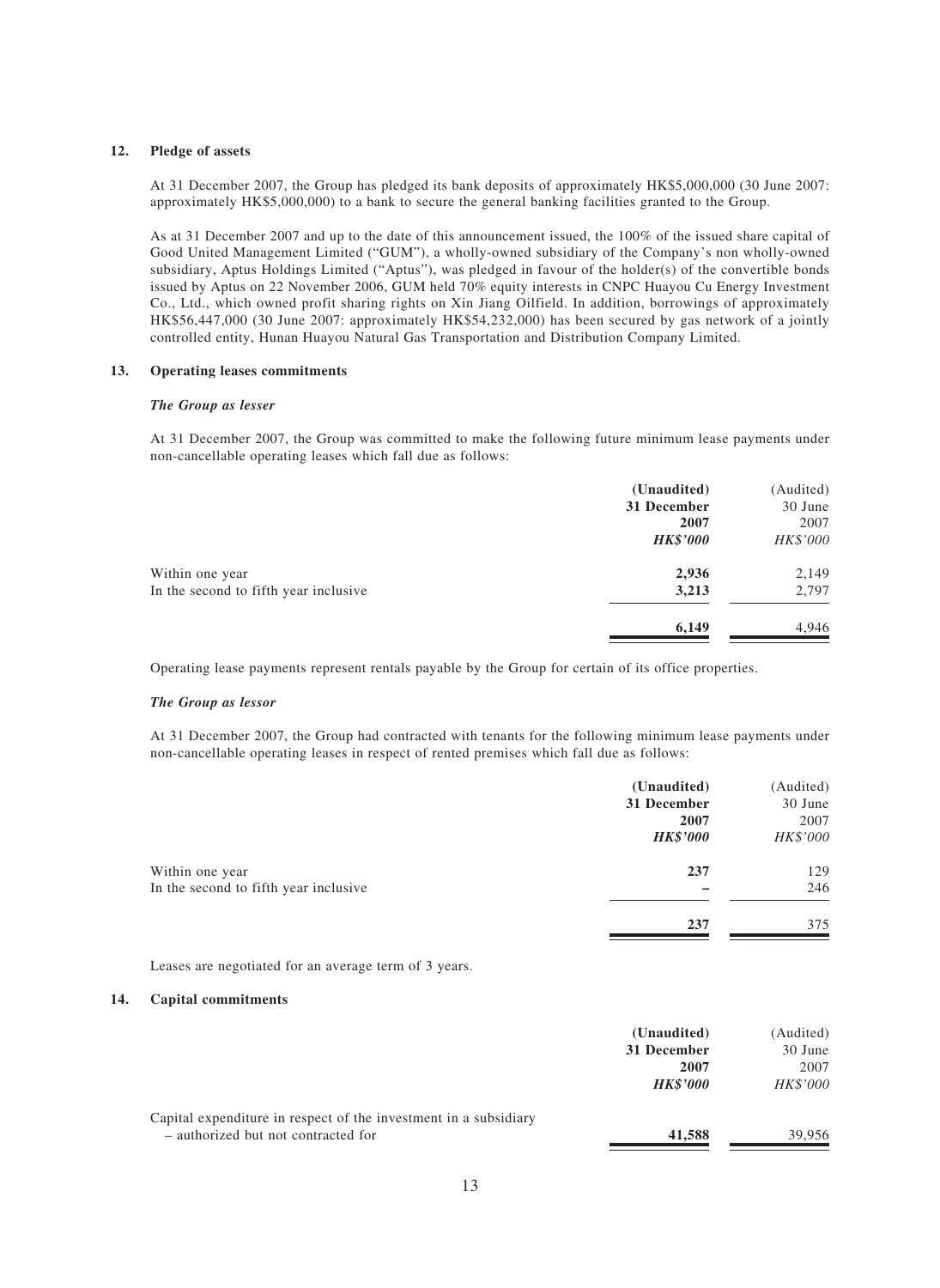#### **15. Events after the balance sheet date**

Pursuant to an announcement dated 17 January 2008, on 17 January 2008, the Company entered into a conditional Share Purchase Agreement with a related party, pursuant to which the Group will acquire the entire issued share capital of Grand Promise International Limited ("Grand Promise") at a consideration of approximately HK\$1,560,900,000 to the vendors, which shall be satisfied by the allotment and issue of 2,262,173,906 new shares of the Company.

Grand Promise, via its subsidiary, Birdview Group Limited, holds a 49% interest in China Culture Development Digital Technology Co., Ltd. ("CCDDT"), a sino-foreign joint venture company established in the People's Republic of China ("PRC"). Ministry of Culture of the PRC ("MOC"), the government authority which supervises and regulates the cultural and arts industries (中國文化藝術產業的監督管理政府部門) in the PRC, approved the MOC Market Development Center to establish and operate a nationwide karaoke content management service system in the PRC ("Karaoke CMS"). The MOC Market Development Center has granted to CCDDT the exclusive rights to establish and operate the Karaoke CMS. Karaoke CMS is an information system that connects the Karaoke CMS data centre to karaoke venues to supervise and keep track of karaoke music videos played in these venues. This information system could also be utilised to facilitate the provision of product advertisement and promotion services and to carry out copyright transaction settlement services.

The transaction will be put forth for approval by the Company's shareholders at an extraordinary general meeting to be held.

For further details on this acquisition, please refer to the announcement of the Company dated 17 January 2008.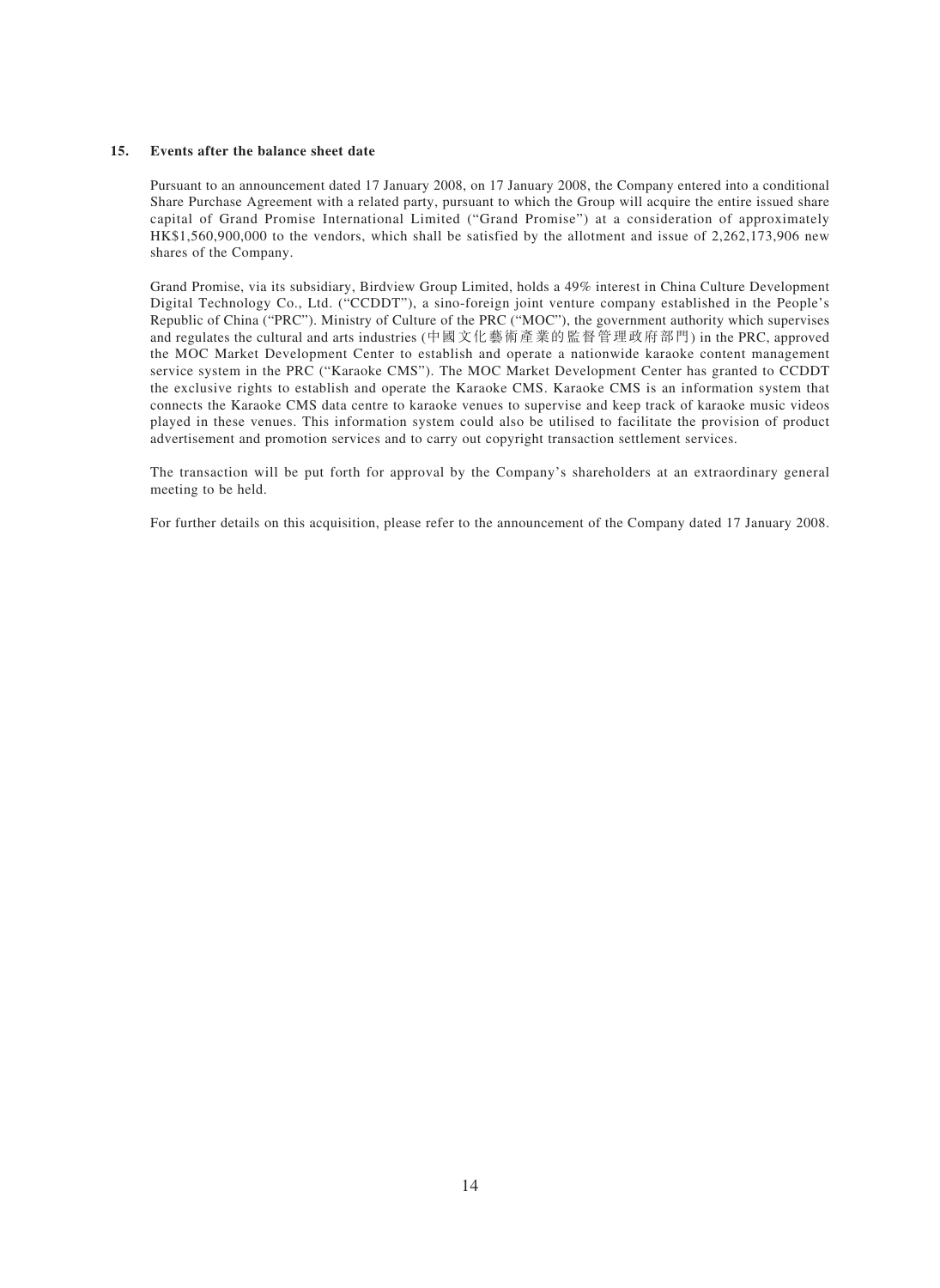# **MANAGEMENT DISCUSSION AND ANALYSIS**

The Company through various subsidiaries, is contracted to provide software, hardware and other support services to the China lottery industry in various provinces in the PRC. Further, the Group is also involved in the distribution of bee related products and other natural products. Via its listed subsidiary, Aptus Holdings Limited ("Aptus"), the Group is also engaged in the oil and gas related business in the PRC.

## **Financial Review**

For the six months ended 31 December 2007, the Group's unaudited consolidated revenue was approximately HK\$75,136,000, which represented an increase of approximately 118.2% as compared to approximately HK\$34,427,000 (excluding the revenue from discontinued operations of approximately HK\$929,000) for the six months ended 31 December 2006. The increase was mainly due to the contributions from Changde Huayou Gas Co., Ltd ("Changde Joint Venture") and Hunan Huayou Natural Gas Transportation and Distribution Limited ("Hunan Joint Venture"), which were approximately HK\$31,522,000. In addition, there were greater contributions from the China lotteryrelated operation from Zhejiang Province as compared with the previous corresponding period.

The gross profit for the six months ended 31 December 2007 increased by approximately 1.2 times to approximately HK\$24,507,000 (2006: approximately HK\$11,095,000). Approximately HK\$14,745,000 of gross profit was generated by the lottery-related operations and approximately HK\$9,177,000 of gross profit was generated by the oil and gas operations. Overall, gross profit ratio remained fairly stable at approximately 32% for the current period and corresponding period.

Net loss attributable to shareholders for the six months ended 31 December 2007 was approximately HK\$31,233,000 (2006: approximately HK\$26,924,000). There was an approximate 16% increase in the net loss attributable to shareholders over the last corresponding period. The bulk of this increase in net loss was due to the lack of profit from the discontinued operations. In the current period we had no profit contribution from discontinued operations against HK\$29,342,000 in the previous corresponding period. During the period under review, there was approximately HK\$8,537,000 (2006: approximately HK\$56,441,000) in share option expenses charged to the profit and loss, an approximately 84.9% decrease as compared to the last corresponding period. Factoring out the share option expenses, net loss for the current period was approximately HK\$22,696,000 against a net profit of approximately HK\$175,000 after factoring out both share option expenses and profit from the discontinued operations in the previous corresponding period.

## **Financial resources and liquidity**

As at 31 December 2007, the Group enjoyed a healthy financial position, with cash and bank balances of approximately HK\$176,935,000 (30 June 2007: approximately HK\$209,722,000). Net asset value per share was approximately HK\$0.46 (30 June 2007: approximately HK\$0.47), and current assets stood at approximately HK\$298,703,000 (30 June 2007: approximately HK\$306,294,000). The gearing ratio was 17.4% as at 31 December 2007 (30 June 2007: 14.7%). Gearing ratio is calculated as current liabilities divided by total equity.

The Group's sales and purchase are transacted mainly in Renminbi, Hong Kong Dollars, Singaporean Dollars and US Dollars and the books are recorded in Hong Kong dollars. The exchange rate fluctuation between these currencies have not been material. The foreign exchange risk was very low and no hedging was undertaken.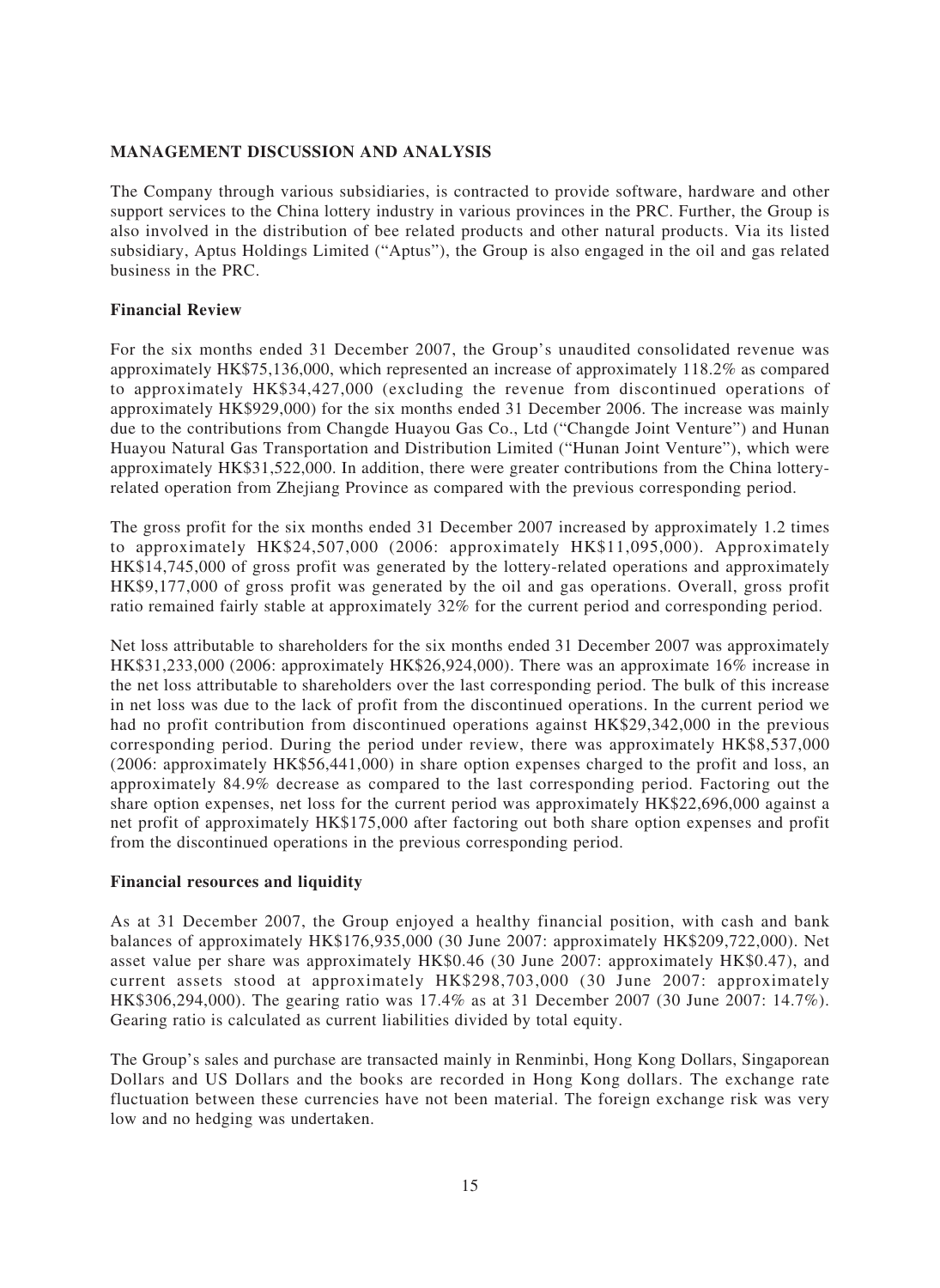# **Capital structure**

During the six months ended 31 December 2007, 8,300,000 shares were issued due to the exercises of share options under existing share option scheme.

### **Charges on the Group assets**

As at 31 December 2007 the Group has pledged its bank deposits of approximately HK\$5,000,000 (30 June 2007: approximately HK\$5,000,000) to a bank to secure the general banking facilities granted to the Group.

As at 31 December 2007 and up to the date of this announcement issued, the 100% of the issued share capital of Good United Management Limited ("GUM"), a wholly-owned subsidiary of the Company's non wholly-owned subsidiary, Aptus, was pledged in favour of the holder(s) of the convertible bonds issued by Aptus on 22 November 2006. GUM held 70% equity interest in CNPC Huayou Cu Energy Investment Co., Limited, which owned profit sharing rights on Xin Jiang Oilfield. In addition, borrowings of approximately HK\$56,447,000 (30 June 2007: approximately HK\$54,232,000) has been secured by gas network of a jointly controlled entity, Hunan Huayou Natural Gas Transportation and Distribution Company Limited.

## **Contingent liabilities**

The Group did not have any contingent liabilities as at 31 December 2007 (30 June 2007: Nil).

### **Commitments**

The Group had capital commitments of approximately HK\$41,588,000 and operating leases commitments (i) as lesser of approximately HK\$6,149,000 and (ii) as lessor of approximately HK\$237,000 as at 31 December 2007 (30 June 2007: approximately HK\$39,956,000, approximately HK\$4,946,000 and approximately HK\$375,000 respectively).

### **Significant investments and acquisitions**

The Group did not make any material acquisition or disposal of subsidiaries and affiliated companies during the six months ended 31 December 2007.

### **Employees**

The Group employed 131 employees as at 31 December 2007. Employees' remuneration is in line with market conditions, working experience and performance. In addition to basic salaries and provident fund contributions, the Group also offers medical benefit and training programs.

### **Business Review**

During the period under review, the Group continued to work on the development of its China lottery related operations and China oil and gas related businesses to improve the overall financial position of the Group.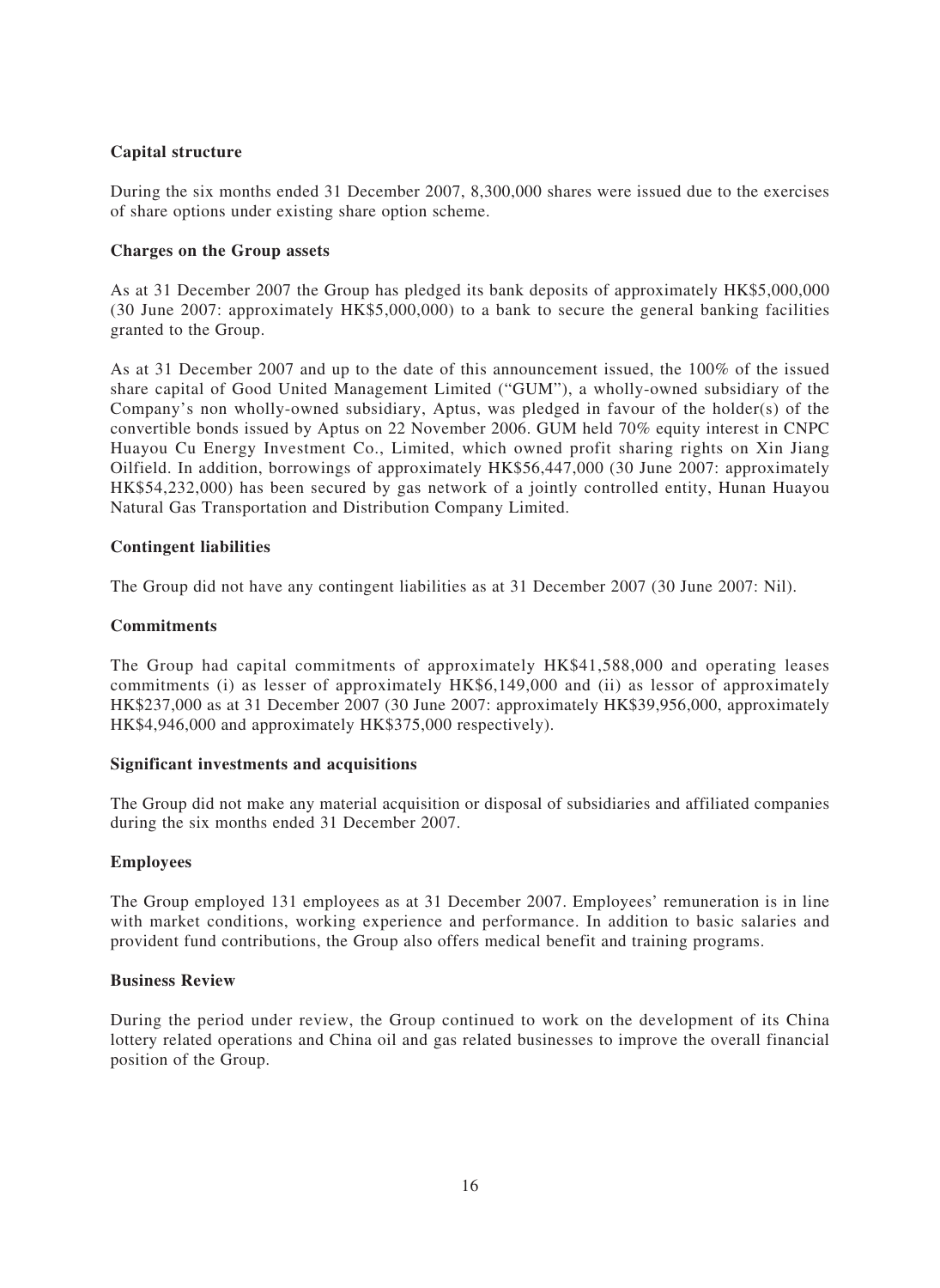Shenzhen Bozone IT Co., Limited ("Bozone"), our flagship vehicle in the China traditional social welfare lottery space, contributed approximately HK\$14,745,000 of gross profit to the Group for the first two quarters of 2007/2008 against approximately HK\$9,481,000 previously. Bozone is continuing to further expand its existing operations in the areas of software development for large scale computer lottery sales systems, integration of network systems, network security solutions, research, development and manufacturing of computer lottery terminals, and lottery operation solutions and services. In the first two quarters of financial year 2007/2008, Bozone operated in Heilongjiang, Zhejiang and Shenzhen.

With regards to Aptus, operationally, the results continue to predominately reflect the trading of edible oil products and the selling of natural gas. While drilling at the Group's Xin Jiang Oilfield is in progress, commercial production of crude has yet to commence as the project is still in its initial development stage.

On the natural gas side, our 48.33% owned Changde Huayou Gas Co., Ltd ("Changde Joint Venture") (a city level natural gas pipeline project) and 33.0% owned Hunan Huayou Natural Gas Transportation and Distribution Company Limited ("Hunan Joint Venture") (a provincial level natural gas pipeline project) contributed a combined turnover of approximately HK\$31,522,000 to the Group for the first two quarters of 2007/2008 (2006: Nil). Gross profit is approximately HK\$9,177,000 (2006: Nil).

The Changde Joint Venture has completed about 636 km of city-level pipelines connecting approximately 125 commercial users, 7 industrial users, 75 public welfare establishments and approximately 45,000 residential users to its network.

The Hunan Joint Venture has completed the construction of its main pipelines (about 188 km in total) branching out to reach 7 city-level gas distribution stations in the province of Hunan.

## **Future Outlook and Prospects**

The Company has diversified from predominantly being a producer and distributor of bee and natural products into two new exciting industries, namely the lottery-related and the oil and gasrelated sectors in China.

Via Bozone, the Company offers vertically integrated software, hardware and related services to the traditional welfare lottery segment in the PRC in return for a share of lottery revenues. This allows the Group to participate in the rapid growth in the PRC lottery sector. It is our objective this year to continue building on our existing products and further develop in the area of POS machines as well as to continue to expand geographically.

At Aptus, we will concentrate on moving to commercial production at the Xin Jiang Oilfield and scaling up operation at the two natural gas joint ventures in the Hunan province. We believe the development of the Xin Jiang Oilfield will enable the Group to capitalize on the current strong demand and pricing environment for crude thereby enhancing profitability and operational cash flow going forward.

On the natural gas side, the short term objective of the Group is to continue the expansion of the pipeline network of the Changde Joint Venture (city level natural gas pipeline project) with a target to extend its reach to about 4,000 more commercial, industrial, welfare establishments and residential users in the city before the end of this fiscal year to take advantage of the fast growing demand in the city of Changde.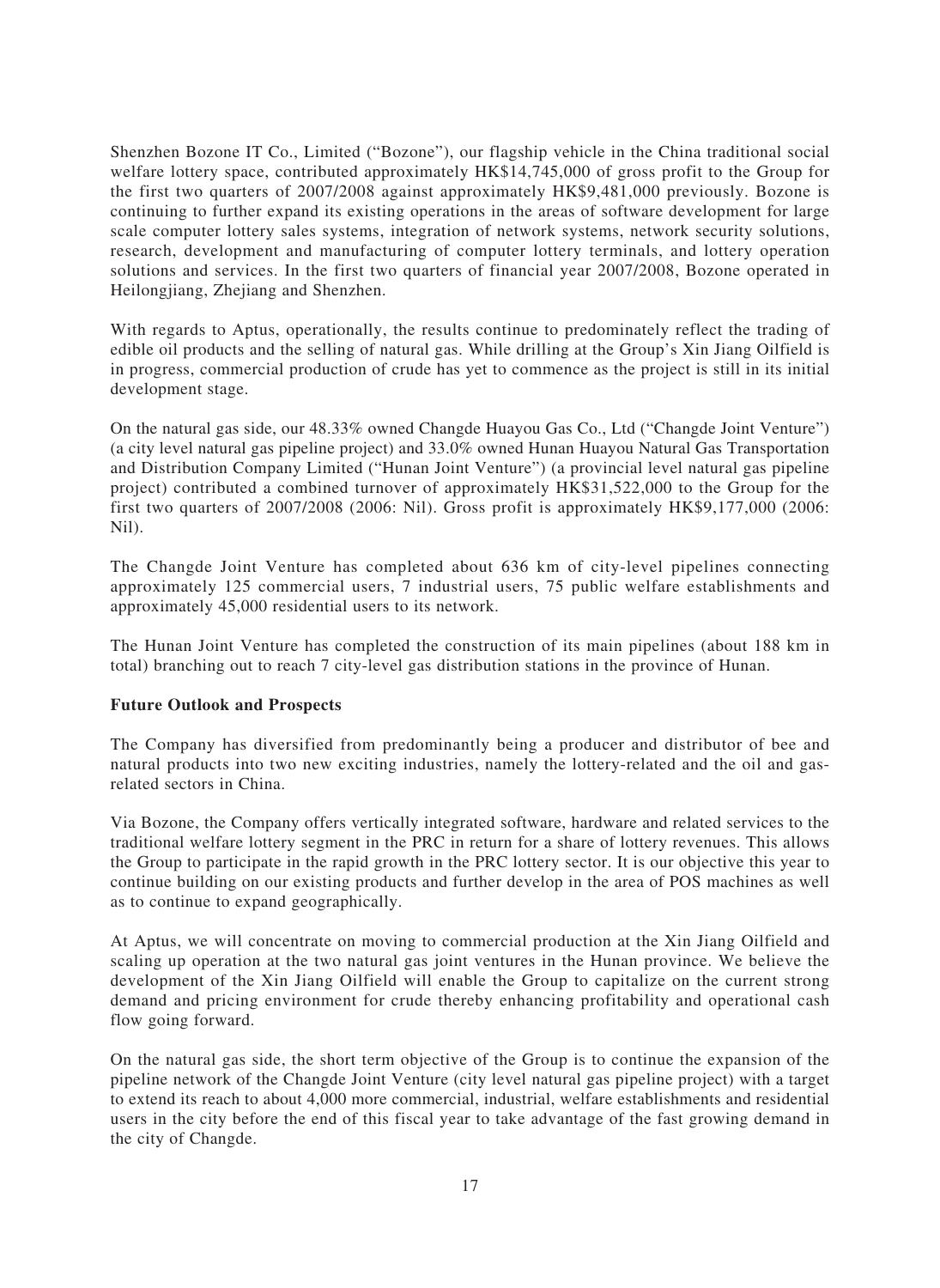As for the Hunan Joint Venture (provincial level natural gas pipeline project), it is the Group's aim to further expand the existing pipelines to branch out to at least one more city-level gas distribution station before the end of the fiscal year to increase the sale of natural gas.

Meanwhile, in addition to the two aforementioned natural gas related projects the Group will continue to explore more opportunities in the natural gas business in the PRC which we considered to have substantial growth potential in light of the PRC government's desire to increase the proportion of gas utilization, a more environmental friendly energy source, in the country's energy mix. The objective of management is to develop Aptus into a major diversified oil and gas group and we will continue to seek out every opportunity to expand further.

The Company is always actively seeking new investment opportunities with a view to increase the value of the Group. Pursuant to an announcement dated 17 January 2008, on 17 January 2008, the Company entered into a conditional Share Purchase Agreement with a related party, pursuant to which the Group will acquire the entire issued share capital of Grand Promise International Limited ("Grand Promise").

Grand Promise, via its subsidiary, Birdview Group Limited, holds a 49% interest in China Culture Development Digital Technology Co., Ltd. ("CCDDT"), a sino-foreign joint venture company established in the People's Republic of China ("PRC"). Ministry of Culture of the PRC ("MOC"), the government authority which supervises and regulates the cultural and arts industries (中國文化 藝術產業的監督管理政府部門) in the PRC, approved the MOC Market Development Center to establish and operate a nationwide karaoke content management service system in the PRC ("Karaoke CMS"). The MOC Market Development Center has granted to CCDDT the exclusive rights to establish and operate the Karaoke CMS. Karaoke CMS is an information system that connects the Karaoke CMS data centre to karaoke venues to supervise and keep track of karaoke music videos played in these venues. This information system could also be utilised to facilitate the provision of product advertisement and promotion services; and to carry out copyright transaction settlement services.

The Company believes that the Karaoke CMS has the potential to become a comprehensive technical platform to provide access to over 110,000 entertainment venues in the PRC. As well, the Company believes that the acquisition of Grand Promise will offer an excellent entry point for the Group to be involved in this business and will provide the Group with a steady stream of income, cashflow and significant earnings growth potential. Furthermore, the Company considers Grand Promise Group has a unique advantage through the development and ownership of the Karaoke CMS and the resultant network of karaoke venues and IP Owners. There are currently no international or domestic competitors engaged in the Karaoke CMS business in the PRC.

The Company believes the acquisition of Grand Promise Group will enhance the future growth of the Group's business activities and enable it to maximize returns to the shareholders. The tapping into of this new business line will also broaden the Group's revenue base and help to diversify the overall business risks of the Group.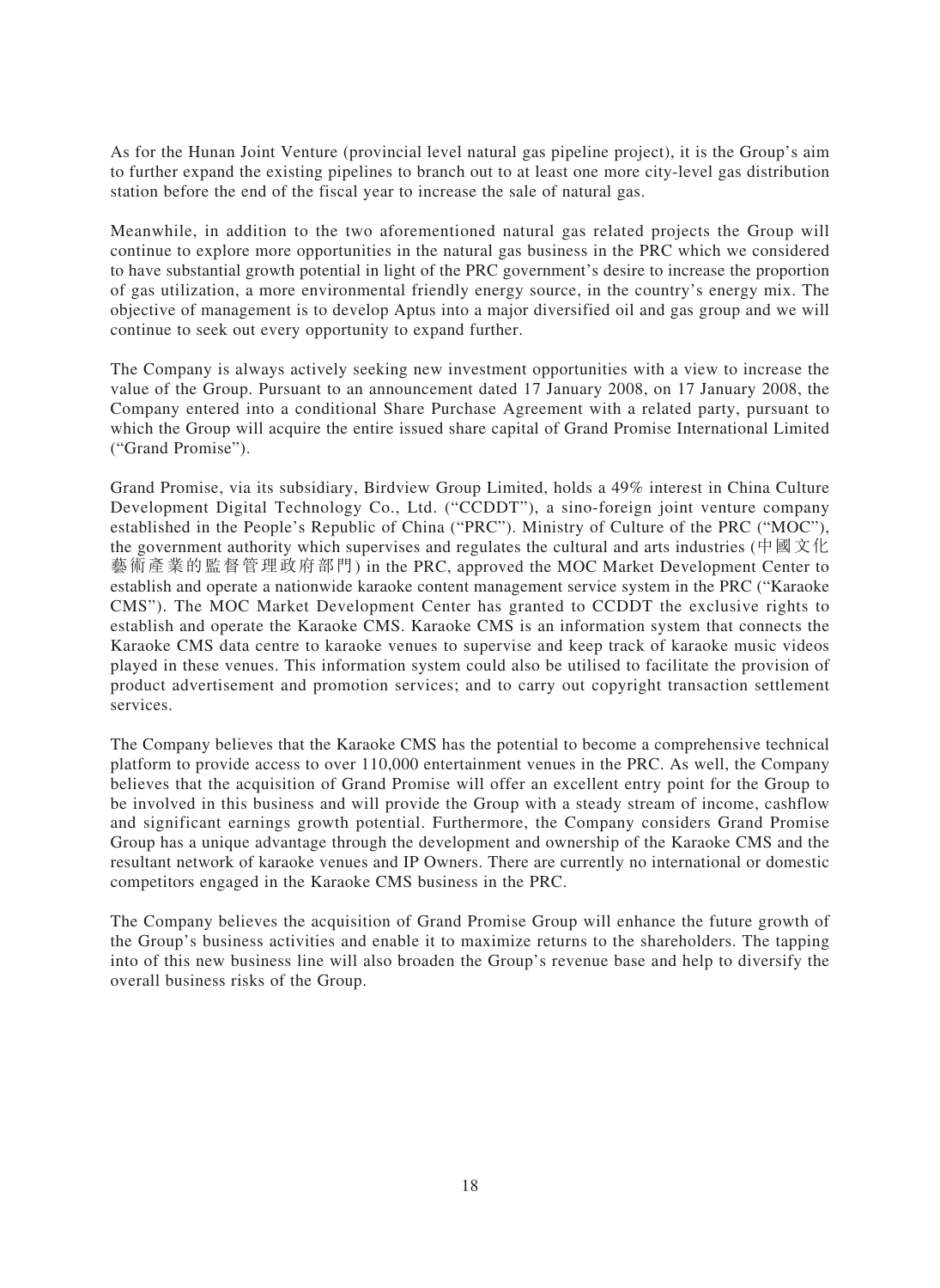# **DIRECTORS' AND CHIEF EXECUTIVES' INTERESTS AND SHORT POSITIONS IN THE SHARES, UNDERLYING SHARES AND DEBENTURES OF THE COMPANY OR ANY ASSOCIATED CORPORATION**

As at 31 December 2007, the interests and short positions of the Directors and chief executives of the Company in the shares, underlying shares and debentures of the Company or any of its associated corporation (within the meaning of Part XV of the Securities and Futures Ordinance (the "SFO")) which were notified to the Company and the Stock Exchange pursuant to Divisions 7 and 8 of Part XV of the SFO (including interests or short positions which they have taken or deemed to have under such provisions of the SFO), or which were required, pursuant to Section 352 of the SFO, to be entered in the register maintained by the Company referred to therein, or which were required, pursuant to Rules 5.46 to 5.67 of the GEM Listing Rules, to be notified to the Company and the Stock Exchange, were as follows:

# **(1) Long positions in the ordinary shares of the Company or any of its associated corporations**

|                          | Number of ordinary shares held                 |                                          |                            |                                  |             |                                                             |  |
|--------------------------|------------------------------------------------|------------------------------------------|----------------------------|----------------------------------|-------------|-------------------------------------------------------------|--|
| <b>Name of Directors</b> | Company/Name<br>of associated<br>corporation   | Interest in<br>controlled<br>corporation | <b>Beneficial</b><br>owner | Family<br>interest               |             | Approximate<br>Total percentage of<br>interest shareholding |  |
| Cheung Kwai Lan          | Company                                        | 361,695,000<br>(Note 1)                  | 2,070,000<br>(Note 2)      | $\overline{\phantom{0}}$         | 363,765,000 | 38.52%                                                      |  |
| Chan Tung Mei            | Company                                        |                                          |                            | 363,765,000<br>(Notes $1 \& 2$ ) | 363,765,000 | 38.52%                                                      |  |
| Lau Hin Kun              | Company                                        | $\overline{\phantom{0}}$                 | 575,000                    |                                  | 575,000     | 0.06%                                                       |  |
| Cheung Kwai Lan          | <b>Best Frontier</b><br>Investments<br>Limited |                                          | 909                        | (Note 3)                         | 910         |                                                             |  |
| Chan Tung Mei            | <b>Best Frontier</b><br>Investments<br>Limited |                                          | $\mathbf{1}$               | 909<br>(Note 3)                  | 910         |                                                             |  |
| Cheung Kwai Lan          | Aptus Holdings<br>Limited                      | 971,746,428<br>(Note 4)                  |                            |                                  | 971,746,428 | 57.20%                                                      |  |
| Chan Tung Mei            | Aptus Holdings<br>Limited                      |                                          |                            | 971,746,428<br>(Note 4)          | 971,746,428 | 57.20%                                                      |  |

#### *Notes:*

- 1. The 361,695,000 shares are owned by Best Frontier Investments Limited ("Best Frontier") which is owned as to 99.89% and 0.11% by respectively Madam Cheung Kwai Lan and Mr. Chan Tung Mei who are spouse to each other. Accordingly, Madam Cheung Kwai Lan is deemed to be interested in the shares held by Best Frontier and Mr. Chan Tung Mei is deemed to be interested in all 363,765,000 shares by virtue of being the spouse of Madam Cheung Kwai Lan under the SFO.
- 2. The 2,070,000 shares are owned by Madam Cheung Kwai Lan who is the spouse of Mr. Chan Tung Mei. Accordingly, Mr. Chan Tung Mei is deemed to be interested in the shares under the SFO.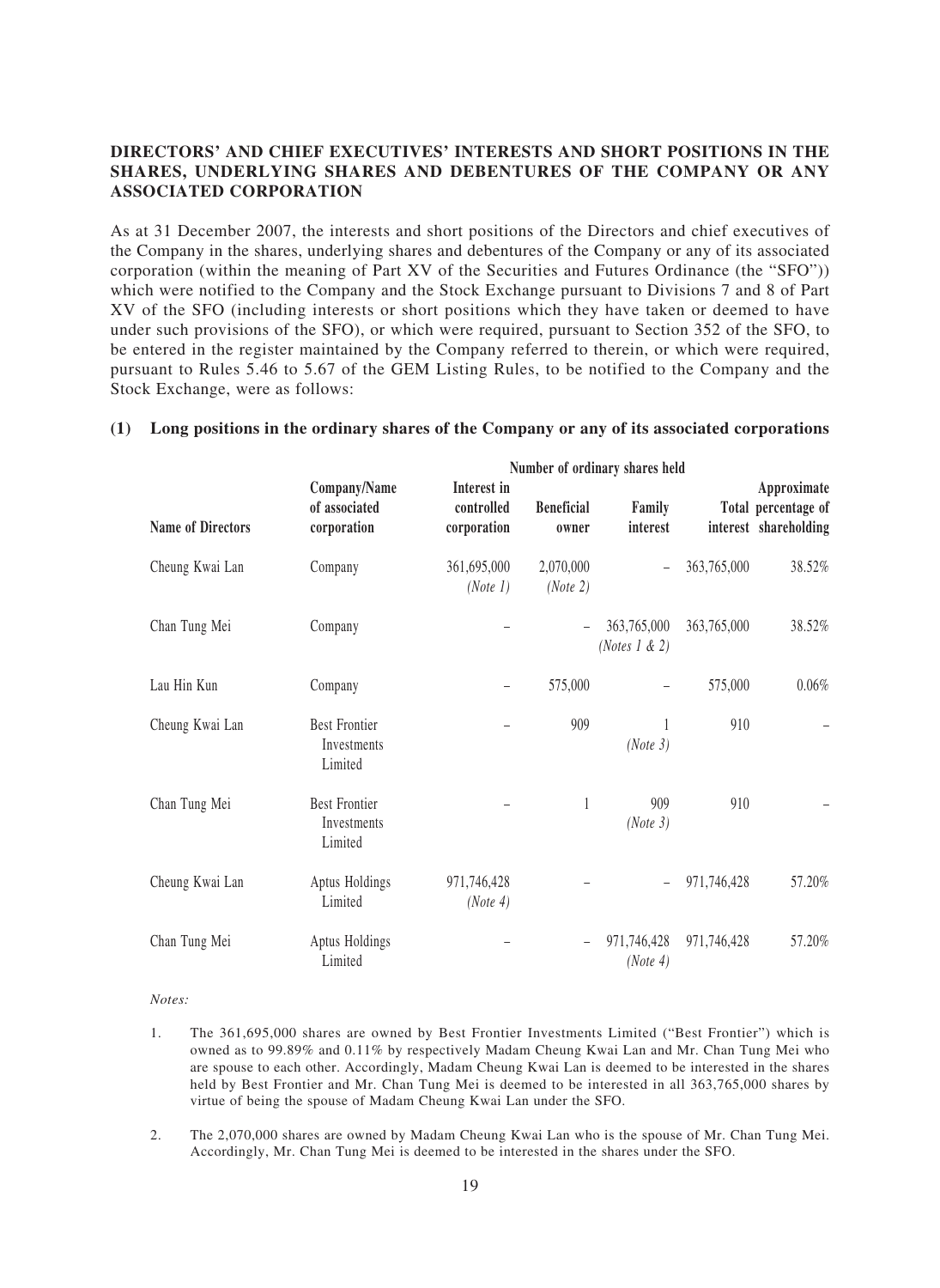- 3. The 1 share and 909 shares of US\$1 each in Best Frontier is owned respectively by Mr. Chan Tung Mei and Madam Cheung Kwai Lan who are spouse to each other. Accordingly, Madam Cheung Kwai Lan and Mr. Chan Tung Mei are deemed to be interested in the shares held by each other under the SFO.
- 4. Madam Cheung Kwai Lan and Mr Chan Tung Mei have equity interests of 99.89% and 0.11% respectively of the issued share capital of Best Frontier. Madam Cheung Kwai Lan and Mr. Chan Tung Mei are spouse to each other. Accordingly, Madam Cheung Kwai Lan is deemed to be 100% interested in the shares of Best Frontier, and Mr. Chan Tung Mei is also deemed to be interested in the shares of Best Frontier by virtue of being the spouse of Madam Cheung Kwai Lan under the SFO. As at 31 December 2007, Best Frontier is interested in approximately 38.30% of the issued share capital of the Company which in turn holds directly 100% of shareholding of China Success Enterprises Limited and holds indirectly 100% shareholding of Precise Result Profits Limited, the company directly holding 971,746,428 Aptus shares of which, up to 48,750,000 Aptus shares have been lent to Evolution Master Fund Ltd. Spc, Segregated Portfolio M pursuant to a stock lending agreement dated 22 November 2006.

### **(2) Share option of the Company**

The Company has adopted a share options scheme on 18 October 2002 (the "Share Option Scheme"), under which the Board may, at its discretion, invite any persons who satisfies the criteria of the Share Option Scheme, to take up options to subscribe for the shares in the Company:

The Share Option Scheme will remain valid for a period 10 years commencing from 18 October 2002.

|                             |               |                                  |                                  |                                 |                                          |                                | Outstanding                 |                                            |
|-----------------------------|---------------|----------------------------------|----------------------------------|---------------------------------|------------------------------------------|--------------------------------|-----------------------------|--------------------------------------------|
| Name of<br><b>Directors</b> | Date of grant | <b>Exercise</b><br>Price<br>HK\$ | Outstanding<br>at 1 July<br>2007 | Granted<br>during the<br>period | <b>Exercised</b><br>during the<br>period | Lapsed<br>during the<br>period | at $31$<br>December<br>2007 | <b>Exercise period</b><br>of share options |
| Cheung Kwai Lan             | 23/11/06      | 0.62                             | 1,560,000                        |                                 |                                          | $\overline{\phantom{0}}$       | 1,560,000                   | $23/11/2006$ -<br>17/10/2012               |
| 23/11/06<br>23/11/06        |               | 0.62                             | 1,560,000                        |                                 |                                          | $\overline{\phantom{0}}$       | 1,560,000                   | $23/5/2007 -$<br>17/10/2012                |
|                             |               | 0.62                             | 3,120,000                        |                                 |                                          | $\overline{\phantom{0}}$       | 3,120,000                   | $23/11/2007 -$<br>17/10/2012               |
| Chan Tung Mei               | 23/11/06      | 0.62                             | 1,560,000                        |                                 |                                          | $\qquad \qquad -$              | 1,560,000                   | $23/11/2006$ -<br>17/10/2012               |
|                             | 23/11/06      | 0.62                             | 1,560,000                        |                                 |                                          | $\qquad \qquad -$              | 1,560,000                   | $23/5/2007 -$<br>17/10/2012                |
|                             | 23/11/06      | 0.62                             | 3,120,000                        |                                 |                                          | $\qquad \qquad -$              | 3,120,000                   | $23/11/2007 -$<br>17/10/2012               |
| Chan Ting                   | 23/11/06      | 0.62                             | 1,560,000                        |                                 |                                          | $\overline{\phantom{0}}$       | 1,560,000                   | $23/11/2006$ -<br>17/10/2012               |
|                             | 23/11/06      | 0.62                             | 1,560,000                        |                                 |                                          | $\overline{\phantom{0}}$       | 1,560,000                   | $23/5/2007 -$<br>17/10/2012                |
|                             | 23/11/06      | 0.62                             | 3,120,000                        |                                 |                                          | $\overline{\phantom{0}}$       | 3,120,000                   | $23/11/2007 -$<br>17/10/2012               |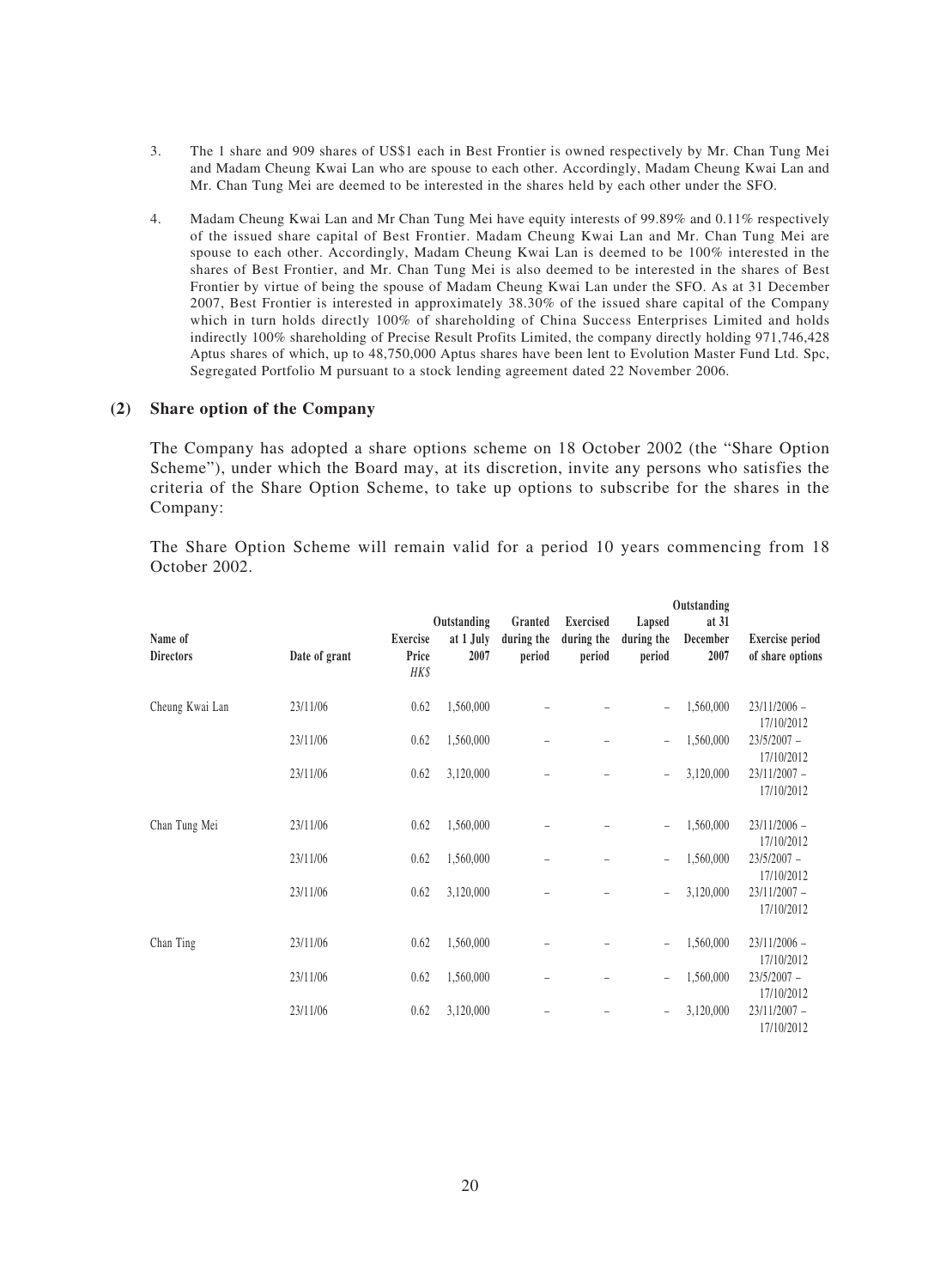|                             | Outstanding   |                          |                                  |                                 |                                          |                                |                           |                                            |
|-----------------------------|---------------|--------------------------|----------------------------------|---------------------------------|------------------------------------------|--------------------------------|---------------------------|--------------------------------------------|
| Name of<br><b>Directors</b> | Date of grant | <b>Exercise</b><br>Price | Outstanding<br>at 1 July<br>2007 | Granted<br>during the<br>period | <b>Exercised</b><br>during the<br>period | Lapsed<br>during the<br>period | at 31<br>December<br>2007 | <b>Exercise</b> period<br>of share options |
|                             |               | HK\$                     |                                  |                                 |                                          |                                |                           |                                            |
| Lau Hin Kun                 | 18/8/04       | 0.427<br>(adjusted)      | 1,600,000                        |                                 |                                          | $\overline{a}$                 | 1,600,000                 | $19/8/2004 -$<br>17/10/2012                |
|                             | 23/11/06      | 0.62                     | 350,000                          | $\overline{\phantom{0}}$        |                                          | $\overline{a}$                 | 350,000                   | $23/11/2006$ -<br>17/10/2012               |
|                             | 23/11/06      | 0.62                     | 350,000                          |                                 |                                          | $\overline{a}$                 | 350,000                   | $23/5/2007 -$<br>17/10/2012                |
|                             | 23/11/06      | 0.62                     | 700,000                          |                                 |                                          | $\overline{a}$                 | 700,000                   | $23/11/2007 -$<br>17/10/2012               |
| Tian He Nian                | 23/11/06      | 0.62                     | 260,000                          |                                 |                                          | $\overline{a}$                 | 260,000                   | $23/11/2006$ -<br>17/10/2012               |
|                             | 23/11/06      | 0.62                     | 260,000                          |                                 |                                          | $\overline{a}$                 | 260,000                   | $23/5/2007 -$<br>17/10/2012                |
|                             | 23/11/06      | 0.62                     | 530,000                          |                                 |                                          | $\overline{a}$                 | 530,000                   | $23/11/2007 -$<br>17/10/2012               |
| Zhao Zhi Ming               | 23/11/06      | 0.62                     | 260,000                          |                                 |                                          | $\overline{a}$                 | 260,000                   | $23/11/2006$ -<br>17/10/2012               |
|                             | 23/11/06      | 0.62                     | 260,000                          |                                 |                                          | $\overline{a}$                 | 260,000                   | $23/5/2007 -$<br>17/10/2012                |
|                             | 23/11/06      | 0.62                     | 530,000                          |                                 |                                          | $\overline{a}$                 | 530,000                   | $23/11/2007 -$<br>17/10/2012               |
| To Yan Ming,<br>Edmond      | 23/11/06      | 0.62                     | 260,000                          |                                 |                                          | $\overline{a}$                 | 260,000                   | $23/11/2006$ -<br>17/10/2012               |
|                             | 23/11/06      | 0.62                     | 260,000                          |                                 |                                          | $\overline{a}$                 | 260,000                   | $23/5/2007 -$<br>17/10/2012                |
|                             | 23/11/06      | 0.62                     | 530,000                          |                                 |                                          | $\overline{a}$                 | 530,000                   | $23/11/2007 -$<br>17/10/2012               |
| Total                       |               |                          | 24,870,000                       |                                 |                                          | $\overline{\phantom{0}}$       | 24,870,000                |                                            |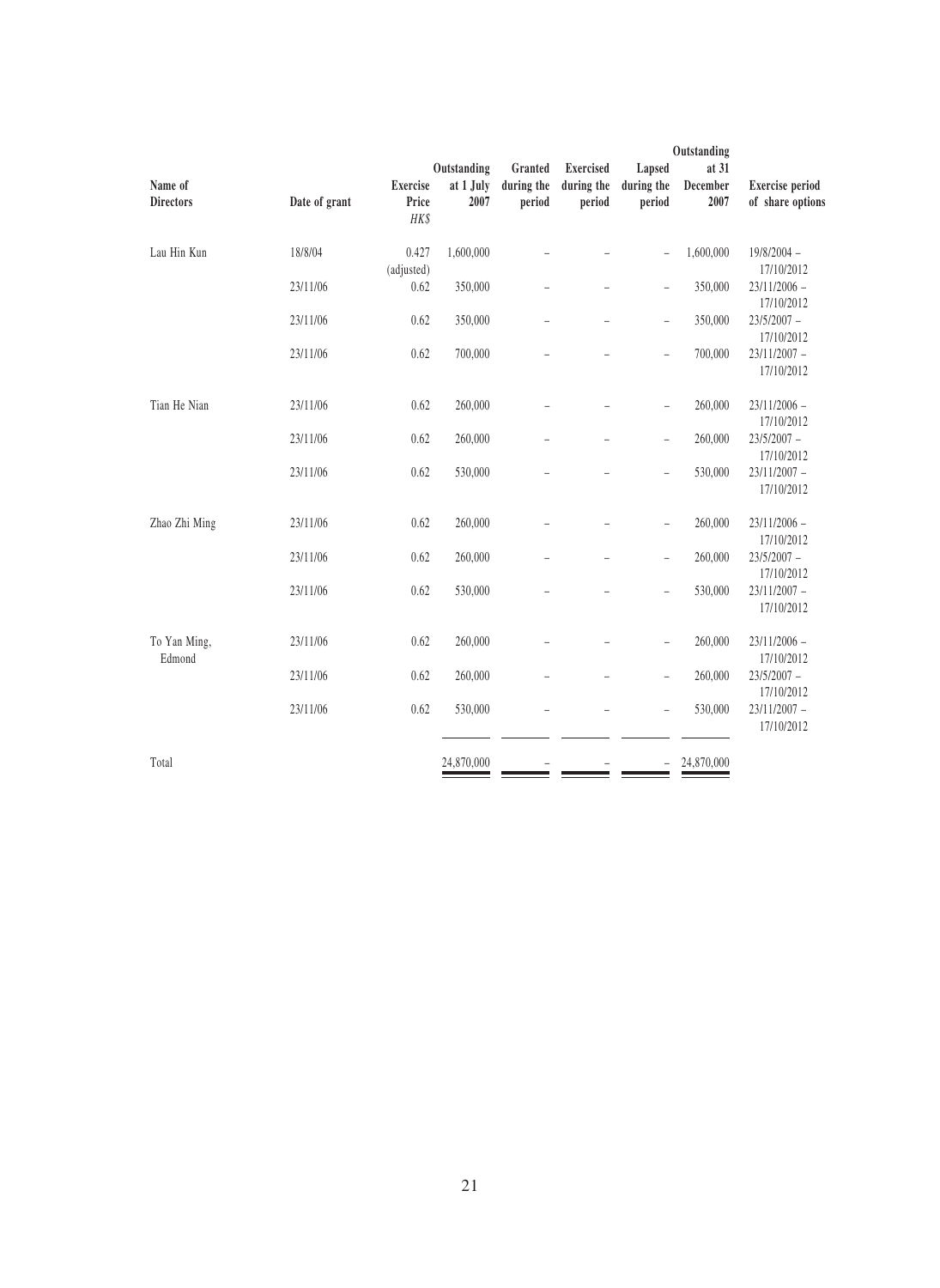### **(3) Long positions in underlying Shares**

By an announcement dated 29 September 2006, the Board announced, among other matters, that it had resolved to propose to issue Warrants to qualifying Shareholders on the basis of one Warrant for every five then existing Shares. The Warrants are exercisable at an initial exercise price of HK\$1.33 per Share for a subscription period of two years, i.e. up to and including 2 November 2008. The Warrants were issued to the qualifying Shareholders on 1 November 2006. Each Warrant entitles the holder thereof to subscribe for one Share.

|                          |                  | <b>Number of Warrants</b> |
|--------------------------|------------------|---------------------------|
|                          |                  | and number of             |
|                          |                  | <b>Shares entitled</b>    |
|                          |                  | pursuant to the           |
|                          |                  | full exercise of the      |
|                          |                  | Warrants held as at       |
| <b>Name of Directors</b> | Capacity         | 31 December 2007          |
| Cheung Kwai Lan          | Beneficial owner | 276,000                   |
| Lau Hin Kun              | Beneficial owner | 90,000                    |

Save as disclosed above, as at 31 December 2007, none of the Directors or chief executives of the Company had any interests or short positions in any shares, underlying shares or debentures of the Company or any of its associated corporation (within the meaning of Part XV of the SFO) which would have to be notified to the Company and the Stock Exchange pursuant to Divisions 7 and 8 of Part XV of the SFO (including interests or short positions which they were taken or deemed to have under such provisions of the SFO), or which were required, pursuant to section 352 of the SFO, to be entered in the register referred to therein, or which were required, pursuant to Rules 5.46 to 5.67 of the GEM Listing Rules, to be notified to the Company and the Stock Exchange.

## **ARRANGEMENTS TO PURCHASE SHARES OR DEBENTURES**

Save as disclosed in the section headed "Directors' and chief executives' interests and short positions in the shares, underlying shares and debentures of the Company or any associated corporation" above, at no time during the period was the Company or any of its holding companies, subsidiaries or fellow subsidiaries a party to any arrangements to enable the Directors and chief executives of the Company to acquire benefits by means of the acquisition of shares in, or debentures of, the Company or any body corporate, and none of the directors and chief executives or their spouses or children under the age of 18, had any right to subscribe for the securities of the Company, or had exercised any such right during the period.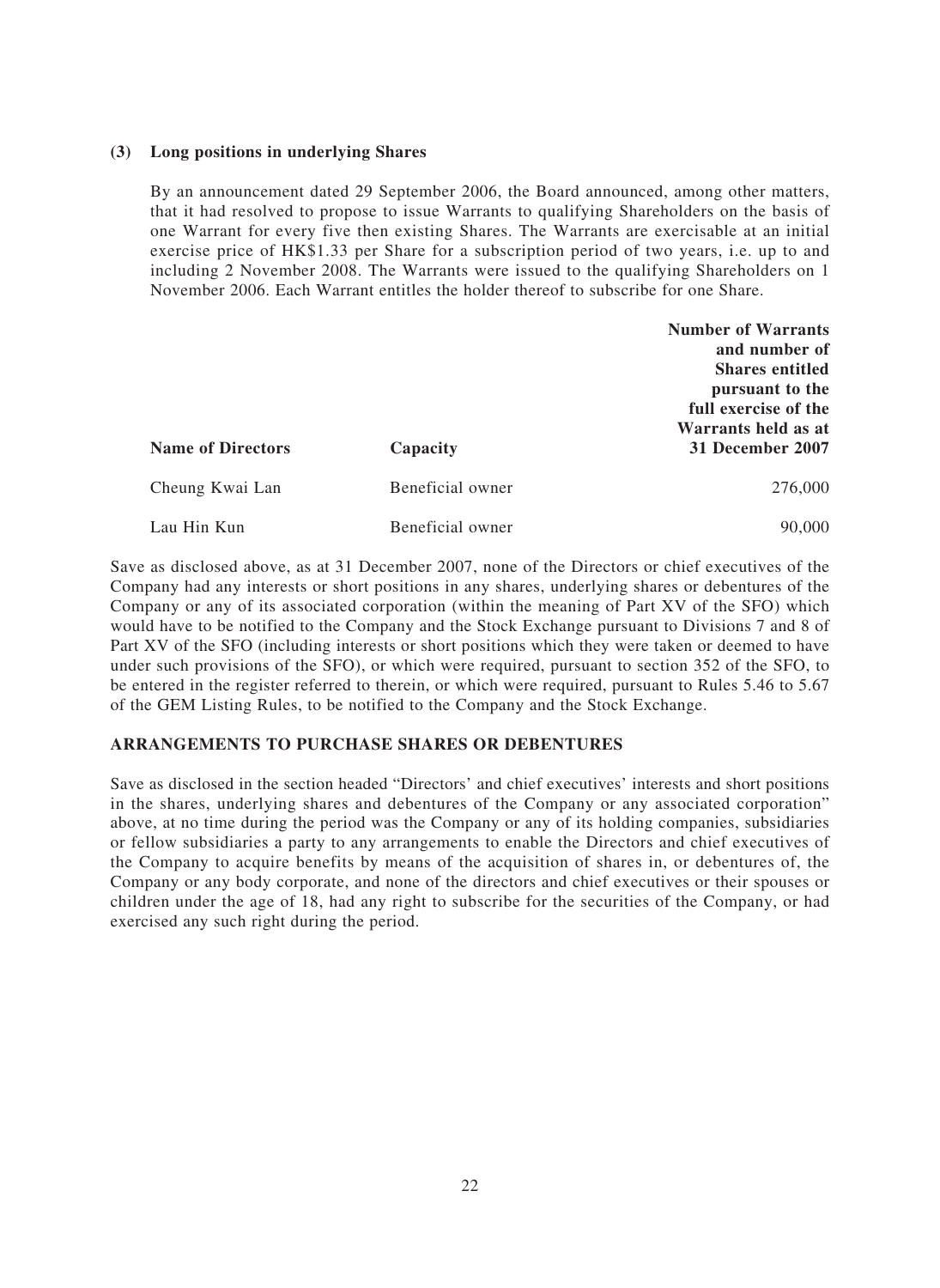# **SUBSTANTIAL SHAREHOLDERS' INTERESTS AND SHORT POSITIONS IN THE SHARES, UNDERLYING SHARES AND DEBENTURES OF THE COMPANY**

As at 31 December 2007, according to the register kept by the Company pursuant to section 336 of SFO, and so far as is known to the Directors and the chief executives of the Company, the following persons (other than a Director or chief executive of the Company) had, or was deemed taken to have, an interest or short positions in the shares or underlying shares of the Company which would fall to be disclosed to the Company under the provisions of Divisions 2 and 3 of Part XV of the SFO or who were directly or, indirectly interested in 10% or more of the nominal value of any class of share capital, carrying rights to vote in all circumstances at general meeting of any member of the Group:

### **(1) Long positions in the shares**

|                             |                                       | Number of shares held   | Approximate<br>Percentage of |              |
|-----------------------------|---------------------------------------|-------------------------|------------------------------|--------------|
| <b>Name of Shareholders</b> | Capacity                              | Long position           | <b>Short position</b>        | shareholding |
| <b>Best Frontier</b>        | Beneficial owner                      | 361,695,000<br>(Note 1) |                              | 38.30%       |
| Oppenheimer Funds, Inc.     | Investment manager                    | 165,000,000             |                              | 17.47%       |
| Haven Associates Limited    | Interest in controlled<br>corporation | 69,900,000<br>(Note 2)  |                              | 7.40%        |
| Shaw Kyle Arnold Junior     | Interest in controlled<br>corporation | 69,900,000<br>(Note 2)  |                              | 7.40%        |

### *Notes:*

- 1. The 361,695,000 Shares are owned by Best Frontier which is owned as to 99.89% and 0.11% by Madam Cheung Kwai Lan and Mr. Chan Tung Mei who are spouse to each other.
- 2. The 69,900,000 Shares represent:
	- (a) 1,545,000 Shares beneficially owned by Shaw, Kwei & Partners (Asia) Ltd.
	- (b) 36,930,000 Shares beneficially owned by China Value Investment Limited which is wholly-owned by Asian Value Investment Fund L.P. (AVIF, L.P.), a limited liability partnership, whose general partner Shaw, Kwei & Partners (Asia) Ltd. (having a 1% interest in AVIF, L.P.) is deemed under the SFO to have interest in the same 36,930,000 Shares.
	- (c) 31,425,000 Shares beneficially owned by Javelin Capital Holdings Limited which is wholly-owned by Asian Value Investment Fund II, L.P. (AVIF II, L.P.), a limited liability partnership, whose general partner SKP Capital Limited (having a 1.19% interest in AVIF II, L.P.) is deemed under the SFO to have interest in the same 31,425,000 Shares.
	- (d) Haven Associates Limited, a company controlled by Mr. Shaw Kyle Arnold Junior, is the controlling shareholder of Shaw, Kwei & Partners (Asia) Ltd. and SKP Capital Limited.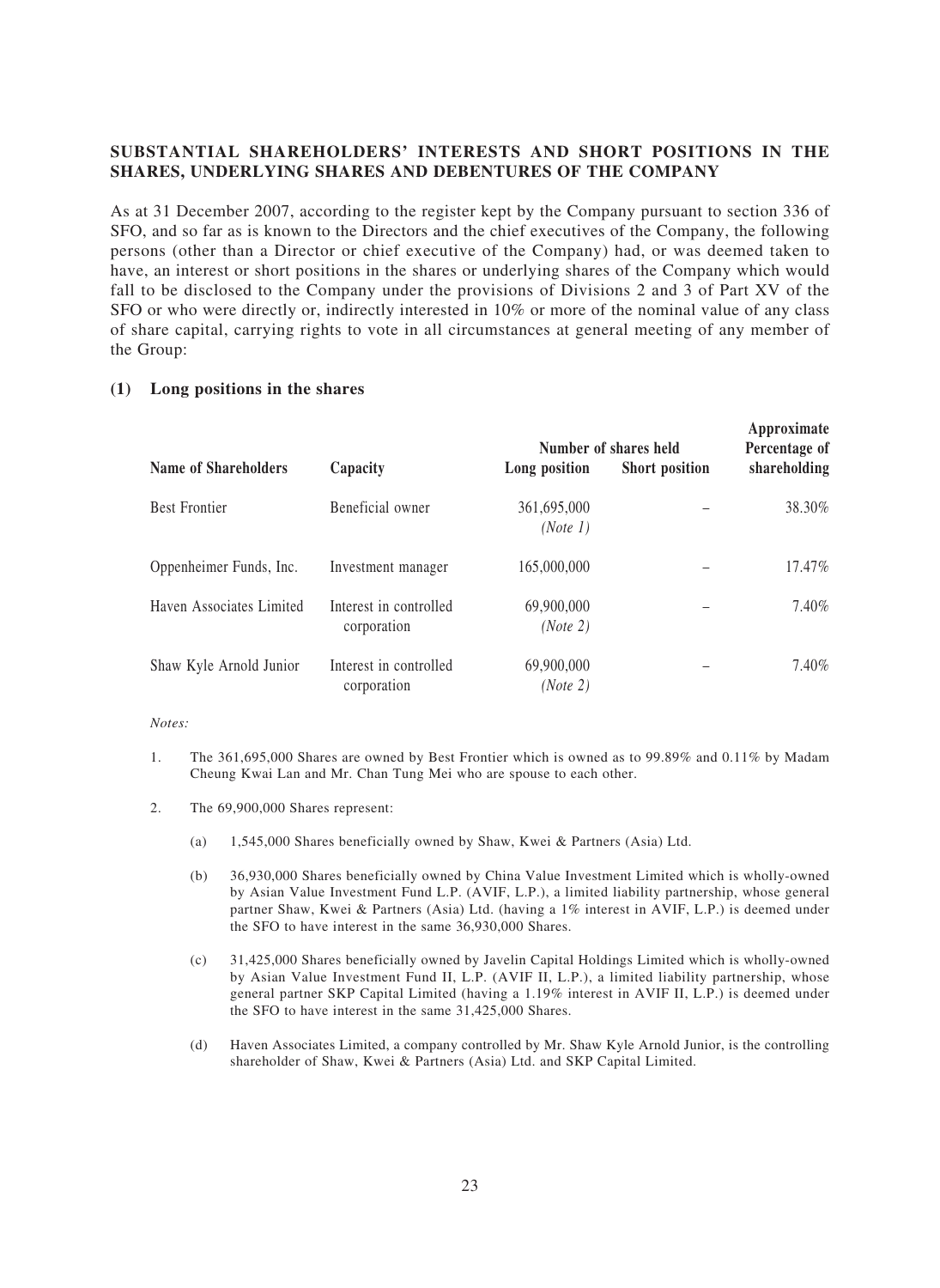### **(2) Long positions in underlying Shares**

| <b>Name of Shareholders</b> | Capacity                                                | <b>Number of Warrants</b><br>and number of<br><b>Share entitled</b><br>pursuant to the<br>full exercise of the<br>Warrants held as at<br>31 December 2007 |
|-----------------------------|---------------------------------------------------------|-----------------------------------------------------------------------------------------------------------------------------------------------------------|
| <b>Best Frontier</b>        | Beneficial owner (Note 1)                               | 48,226,000                                                                                                                                                |
| Oppenheimer Funds, Inc.     | Investment manager                                      | 22,000,000                                                                                                                                                |
| Haven Associates Limited    | Interest in controlled<br>corporation ( <i>Note 2</i> ) | 9,320,000                                                                                                                                                 |
| Shaw Kyle Arnold Junior     | Interest in controlled<br>corporation ( <i>Note 2</i> ) | 9,320,000                                                                                                                                                 |

### *Notes:*

- 1. The 48,226,000 Warrants are owned by Best Frontier which is owned as to 99.89% and 0.11% by Madam Cheung Kwai Lan and Mr. Chan Tung Mei who are spouse to each other.
- 2. The 9,320,000 Warrants represent:
	- (a) 206,000 Warrants beneficially owned by Shaw, Kwei & Partners (Asia) Ltd.
	- (b) 4,924,000 Warrants beneficially owned by China Value Investment Limited which is whollyowned by Asian Value Investment Fund L.P. (AVIF, L.P.), a limited liability partnership, whose general partner Shaw, Kwei & Partners (Asia) Ltd. (having a 1% interest in AVIF, L.P.) is deemed under the SFO to have interest in the same 4,924,000 Warrants.
	- (c) 4,190,000 Warrants beneficially owned by Javelin Capital Holdings Limited which is whollyowned by Asian Value Investment Fund II, L.P. (AVIF II, L.P.), a limited liability partnership, whose general partner SKP Capital Limited (having a 1.19% interest in AVIF II, L.P.) is deemed under the SFO to have interest in 4,190,000 Warrants.
	- (d) Haven Associates Limited, a company controlled by Mr. Shaw Kyle Arnold Junior, is the controlling shareholder of Shaw, Kwei & Partners (Asia) Ltd. and SKP Capital Limited

Save as disclosed above, as at 31 December 2007, the Directors or chief executives of the Company were not aware of any person (other than a Director or chief executive of the Company) who had an interest or short position in the shares or underlying shares of the Company which would fall to be disclosed to the Company under the provisions of Divisions 2 and 3 of Part XV of the SFO, or, was, directly or indirectly, interest in 10% or more of the nominal value of any class of share capital carrying rights to vote in all circumstances at general meeting of any other member of the Group.

### **COMPETING INTERESTS**

None of the Directors or the management shareholders of the Company or any of their respective associates (as defined in the GEM Listing Rules) had any business that competed or might compete with the business of the Group.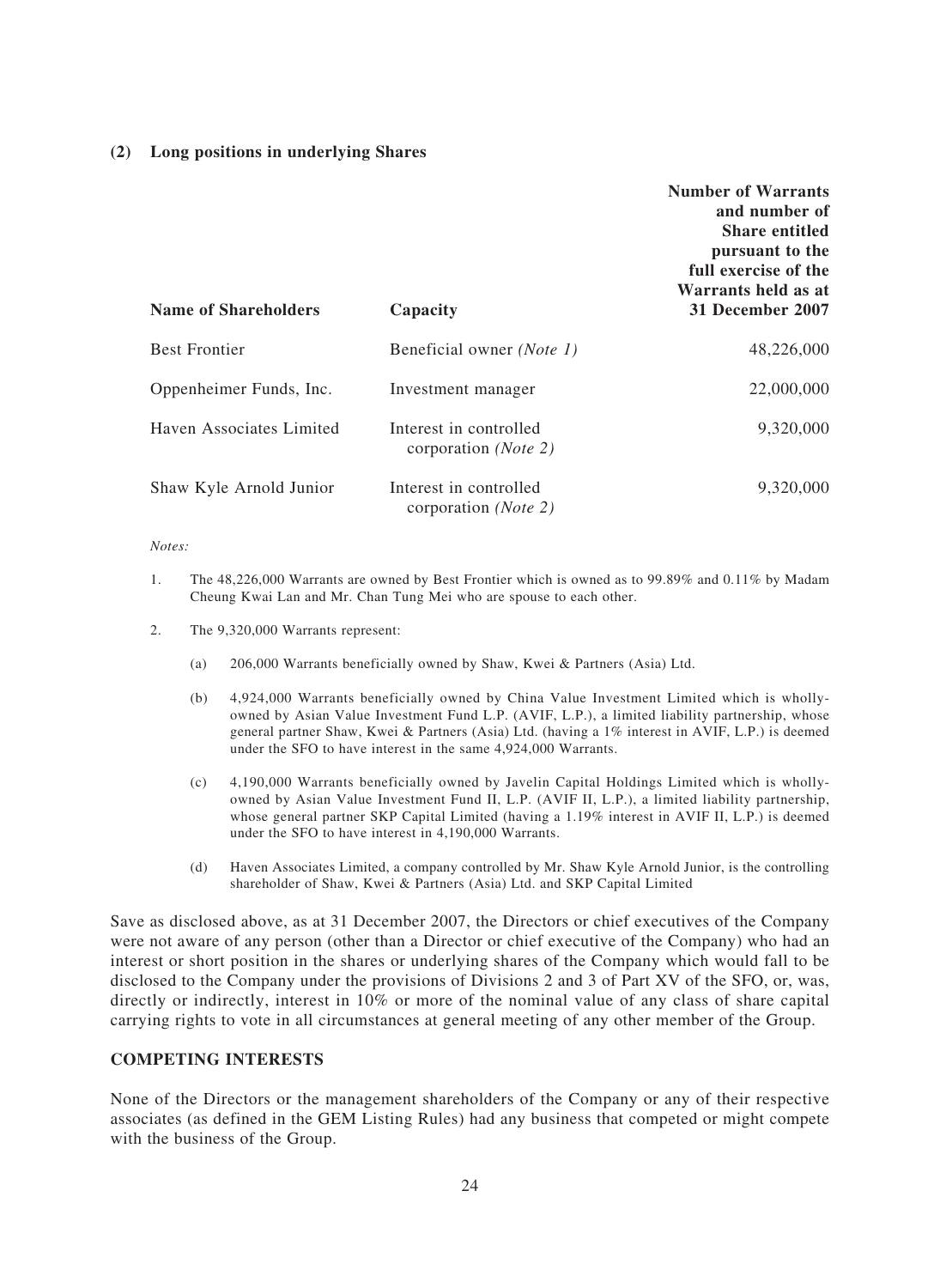# **CORPORATE GOVERNANCE**

The Company has committed itself to a high standard of corporate governance. The Directors strongly believe that reasonable and sound corporate governance practices are vital to the Group's rapid growth and to safeguarding and enhancing shareholders' interests.

The provision A.4.1 of the Code on Corporate Governance Practices (the "Code on CGP") as set out in Appendix 15 of the GEM Listing Rules provides that Non-executive Directors should be appointed for specific terms, subject to re-election. The Company has deviated from this provision in that all Independent Non-executive Directors are not appointed for specific terms. They are, however, subject to retirement and re-election every three years. The reason for the deviation is that the Company does not believe that arbitrary term limits on Directors' service are appropriate given that Directors ought to be committed to representing the long term interests of the Company's shareholders and the retirement and re-election requirements of Independent Non-executive Directors have given the Company's shareholders the right to approve continuation of Independent Nonexecutive Directors' offices.

Except for the deviation from the provision A.4.1 of the Code on CGP, the Company has complied with all remaining provisions of the Code on CGP during the six months ended 31 December 2007.

The Directors will review the corporate governance structure and practices from time to time and shall make necessary arrangement when the Board consider appropriate.

## **CODE OF CONDUCT REGARDING SECURITIES TRANSACTIONS BY DIRECTORS**

The Company has adopted the code of conduct for securities transactions by directors on terms no less exacting than the required standard of dealings set out in Rules 5.48 to 5.67 of the GEM Listing Rules (the "Code"). Having made specific enquiry of all Directors, the Company was not aware of any non-compliance with the required standard as set out in the Code.

## **PRE-EMPTIVE RIGHTS**

There are no provisions for pre-emptive rights under the Articles or the laws of the Cayman Islands which would oblige the Company to offer new shares on a pro rata basis to existing shareholders.

### **AUDIT COMMITTEE**

The Company has established an audit committee with written terms of reference based upon the guidelines published by the Hong Kong Institute of Certified Public Accountants. The primary duties of the audit committee are to review the Company's annual report and accounts, half-year reports and quarterly reports and to provide advice and comments thereon to the Board. The audit committee is also responsible for reviewing and supervising the Company's financial reporting and internal control procedures. The audit committee consisted of four Independent Non-Executive Directors, namely Mr. Tian He Nian, Mr. Zhao Zhi Ming, Mr. Zhang Xiu Fu and Mr. To Yan Ming, Edmond. Mr. To Yan Ming, Edmond is the chairman of the audit committee. The Group's unaudited results for the three months and six months ended 31 December 2007 have been reviewed by the audit committee which was of the opinion that the preparation of such results complied with applicable accounting standards and requirements and that adequate disclosures had been made.